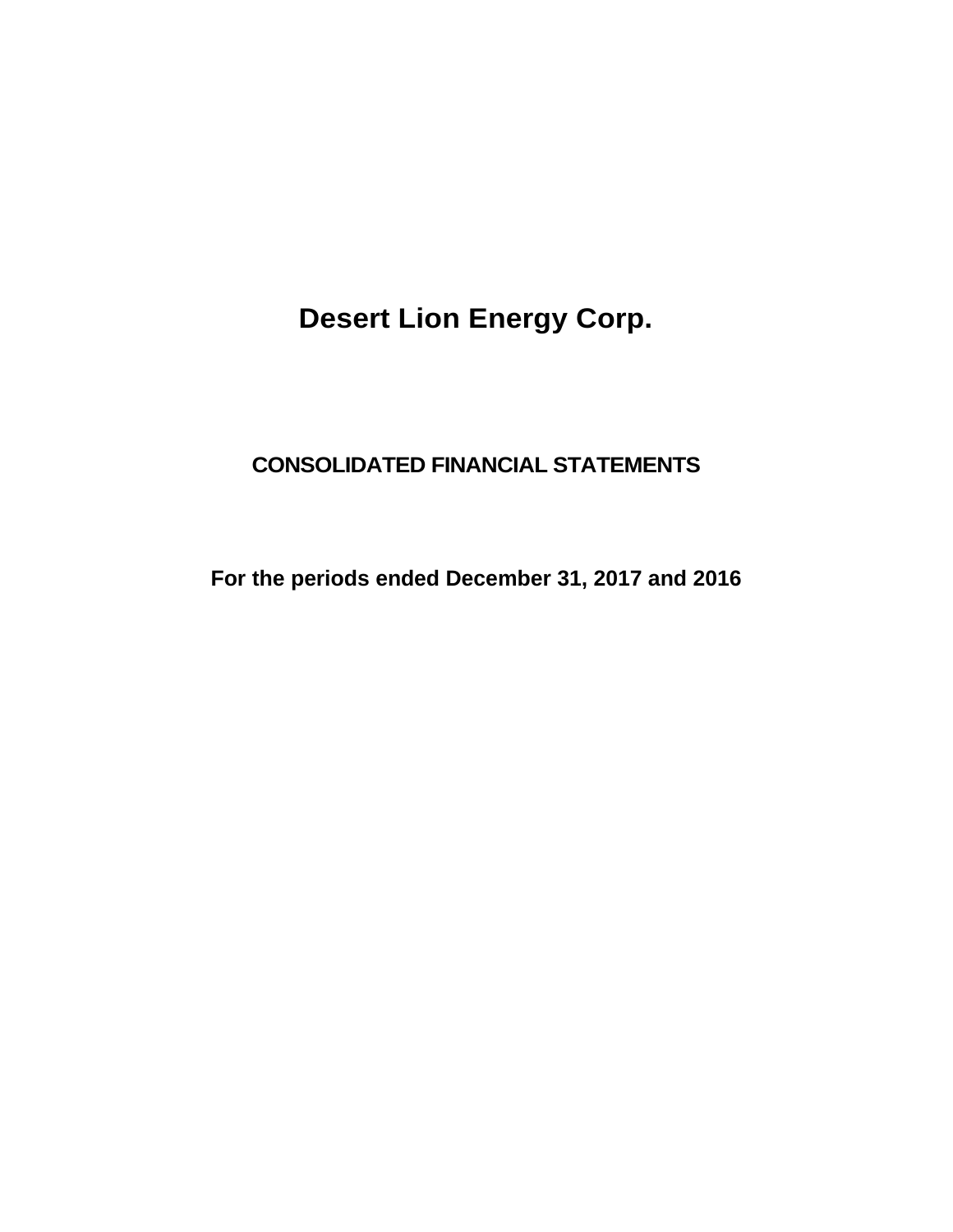

251 Consumers Road, Suite 800 Toronto, Ontario **M2J 4R3** Canada

Tel 416-496-1234 Fax 416-496-0125 Email info@uhymh.com Web www.uhymh.com

#### INDEPENDENT AUDITOR'S REPORT

To the Shareholders off Desert Lion Energy Corp.

We have audited the accompanying consolidated financial statements of Desert Lion Energy Corp. and its subsidiaries, which comprise the consolidated statements of financial position as at December 31, 2017 and 2016, and the consolidated statements of loss and comprehensive loss, consolidated statements of changes in equity and consolidated statements of cash flows for the year ended December 31, 2017 and for the period from incorporation (June 17, 2016) to December 31, 2016, and a summary of significant accounting policies and other explanatory information.

#### Management's Responsibility for the Consolidated Financial Statements

Management is responsible for the preparation and fair presentation of these consolidated financial statements in accordance with International Financial Reporting Standards and for such internal control as management determines is necessary to enable the preparation of consolidated financial statements that are free from material misstatement, whether due to fraud or error.

#### Auditor's Responsibility

Our responsibility is to express an opinion on these consolidated financial statements based on our audits. We conducted our audits in accordance with Canadian generally accepted auditing standards. Those standards require that we comply with ethical requirements and plan and perform the audit to obtain reasonable assurance about whether the consolidated financial statements are free from material misstatement.

An audit involves performing procedures to obtain audit evidence about the amounts and disclosures in the consolidated financial statements. The procedures selected depend on the auditor's judgment, including the assessment of the risks of material misstatement of the consolidated financial statements, whether due to fraud or error. In making those risk assessments, the auditor considers internal control relevant to the entity's preparation and fair presentation of the consolidated financial statements in order to design audit procedures that are appropriate in the circumstances, but not for the purpose of expressing an opinion on the effectiveness of the entity's internal control. An audit also includes evaluating the appropriateness of accounting policies used and the reasonableness of accounting estimates made by management, as well as evaluating the overall presentation of the consolidated financial statements.

We believe that the audit evidence we have obtained is sufficient and appropriate to provide a basis for our audit opinion.

#### Opinion

In our opinion, the consolidated financial statements present fairly, in all material respects, the financial position of Desert Lion Energy Corp. and its subsidiaries as at December 31, 2017 and 2016, and their financial performance and their cash flows for the year ended December 31, 2017 and for the period from incorporation (June 17, 2016) to December 31, 2016 in accordance with International Financial Reporting Standards.

UHY McGovern Hurley LLP

VHY Metavem Hwlug WP

 Chartered Professional Accountants Licensed Public Accountants

Toronto, Canada March 27, 2018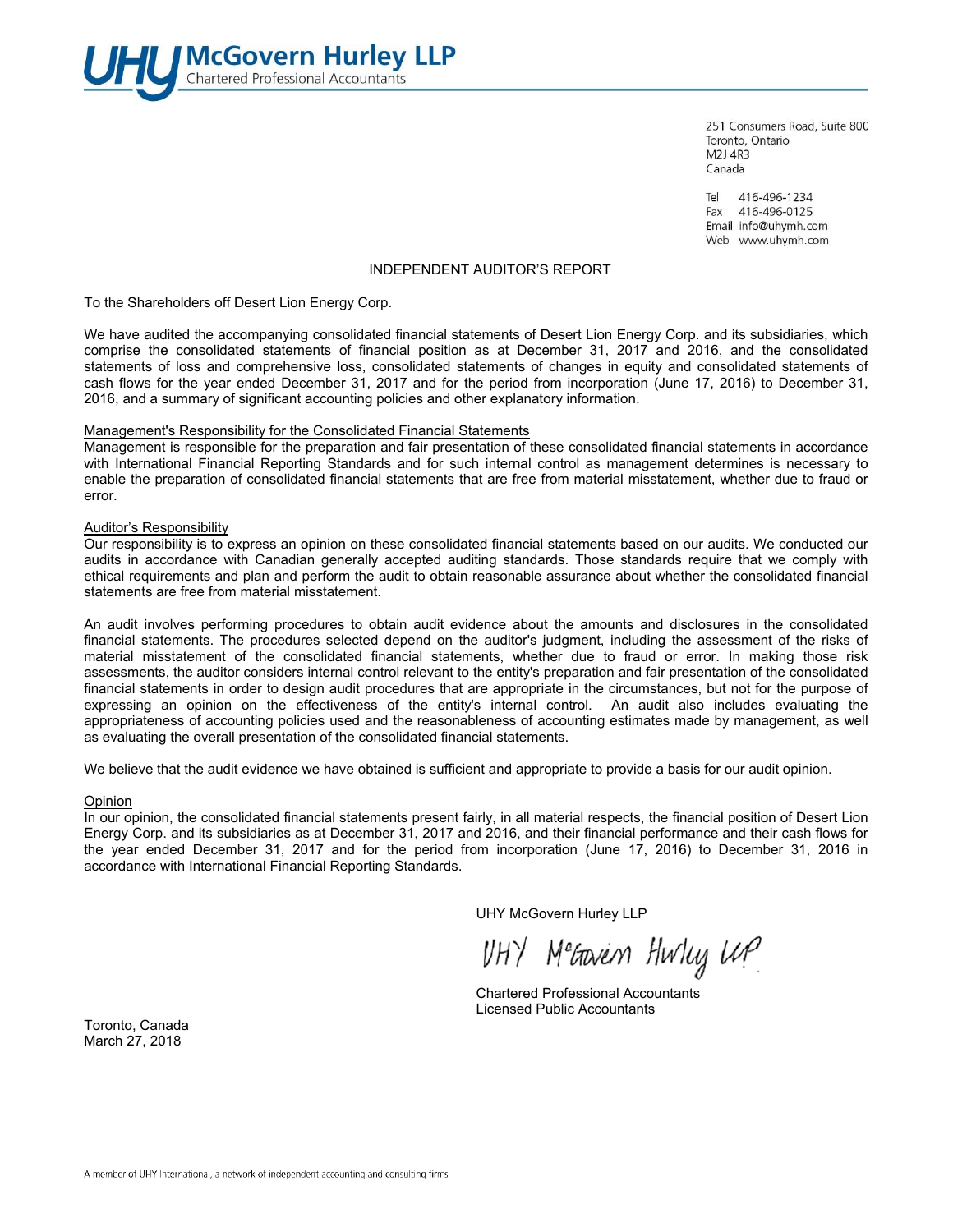Consolidated Statements of Financial Position (Expressed in Canadian dollars)

| As at:                                          | December 31,<br>2017 | December 31,<br>2016 |
|-------------------------------------------------|----------------------|----------------------|
| <b>ASSETS</b>                                   |                      |                      |
| Current                                         |                      |                      |
| Cash and cash equivalents                       | \$<br>6,553,667      | \$<br>167,890        |
| Restricted cash (Notes 12 and 20)               | 9,830,197            |                      |
| Amounts receivable (Note 6)                     | 782,817              | 31,973               |
| Inventory                                       | 29,262               |                      |
| Deposits                                        | 189,793              |                      |
| Prepaid expenses                                | 574,013              | 14,125               |
| Total current assets                            | 17,959,749           | 213,988              |
| Non-current                                     |                      |                      |
| Prepaid expenses                                |                      | 301,568              |
| Funds in escrow                                 |                      | 2,148,320            |
| Property, plant and equipment (Note 8)          | 2,558,850            |                      |
| Exploration and evaluation assets (Note 7)      | 5,196,323            |                      |
| <b>Total assets</b>                             | \$<br>25,714,922     | \$<br>2,663,876      |
| <b>LIABILITIES</b>                              |                      |                      |
| Current                                         |                      |                      |
| Trade payables and accrued liabilities (Note 9) | \$<br>2,966,231      | \$<br>311,926        |
| Subscription receipts (Notes 12 and 20)         | 9,830,197            |                      |
| Offtake prepayment liability (Note 10)          | 5,021,513            |                      |
| Option liability (Note 10)                      | 1,769,000            |                      |
| Loans payable (Note 11)                         |                      | 88,609               |
| <b>Total current liabilities</b>                | 19,586,941           | 400,535              |
| <b>EQUITY</b>                                   |                      |                      |
| Share capital (Note 12(b))                      | 13,165,700           | 2,743,530            |
| Warrants (Note 13)                              | 2,746,057            | 152,070              |
| Options (Note 14)                               | 781,720              | 298,900              |
| Deficit                                         | (10, 560, 606)       | (931, 159)           |
| Accumulated other comprehensive loss            | (54, 835)            |                      |
| Equity attributable to owners of the parent     | 6,078,036            | 2,263,341            |
| Non-controlling interest (Note 7)               | 49,945               |                      |
| Total shareholders' equity                      | 6,127,981            | 2,263,341            |
| Total liabilities and equity                    | \$<br>25,714,922     | \$<br>2,663,876      |

Nature of operations and going concern (Note 1)

Commitments and contingencies (Notes 7, 10 and 19)

Subsequent events (Note 20)

Approved by the Board of Directors on March 27, 2018:

"PETER MCCAGUE", Director "TIM JOHNSTON", Director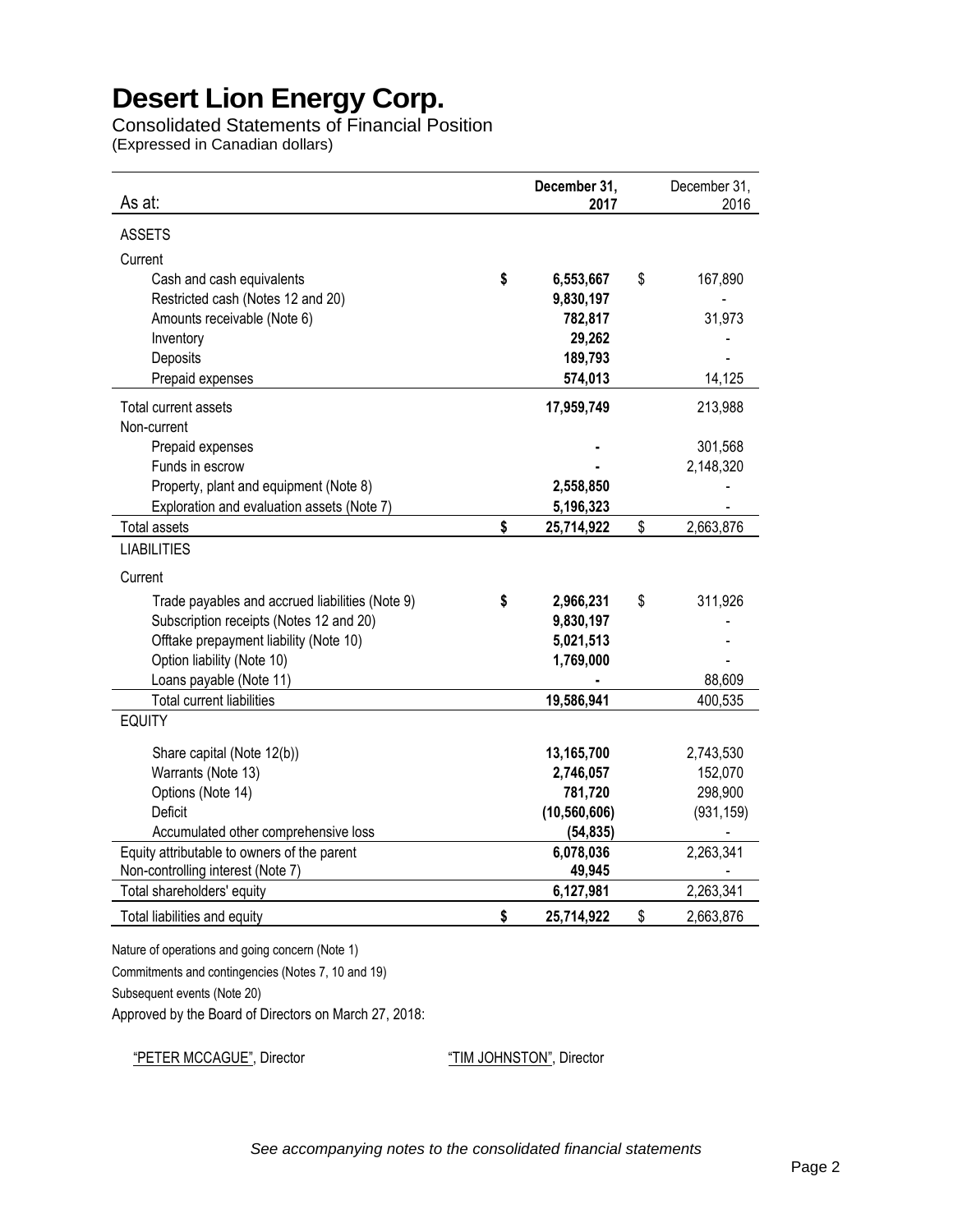Consolidated Statements of Loss and Comprehensive Loss (Expressed in Canadian dollars)

|                                                    | For the period from |                   |    |                    |
|----------------------------------------------------|---------------------|-------------------|----|--------------------|
|                                                    |                     |                   |    | incorporation      |
|                                                    |                     | Year ended        |    | (June 17, 2016) to |
| (\$ Canadian)                                      |                     | December 31, 2017 |    | December 31, 2016  |
| <b>Expenses</b>                                    |                     |                   |    |                    |
| Consulting and management fees (Note 18)           | \$                  | 2,145,395         | \$ | 122,474            |
| Professional fees                                  |                     | 435,389           |    | 95,889             |
| General office expenses                            |                     | 163,098           |    | 26,300             |
| Travel expenses                                    |                     | 281,632           |    | 71,745             |
| Shareholder communications and filing fees         |                     | 33,820            |    |                    |
| Marketing and promotion                            |                     | 394,847           |    | 15,535             |
| Share based compensation (Notes 14 and 18)         |                     | 518,171           |    | 298,900            |
| Exploration and evaluation expenditures (Note 7)   |                     | 5,670,263         |    | 311,311            |
| Amortization expense                               |                     | 26,044            |    |                    |
| Foreign exchange (gain)                            |                     | (632, 886)        |    | (12, 839)          |
| Loss before other items                            |                     | 9,035,773         |    | 929,315            |
| Interest and financing expense                     |                     | 126,304           |    | 1,844              |
| Change in fair value of option liability (Note 10) |                     | 971,000           |    |                    |
| Withholding tax expense                            |                     | 14,523            |    |                    |
| Net loss for the period                            | \$                  | 10,147,600        | \$ | 931,159            |
| Other comprehensive loss                           |                     |                   |    |                    |
| Foreign currency translation                       |                     | 54,835            |    |                    |
| Comprehensive loss for the period                  |                     | 10,202,435        |    | 931,159            |
|                                                    |                     |                   |    |                    |
| Comprehensive loss for the period attributable to: |                     |                   |    |                    |
| Owners of the parent                               |                     | 9,684,282         |    |                    |
| Non-controlling interest                           |                     | 518,153           |    |                    |
|                                                    | \$                  | 10,202,435        | \$ |                    |
| Basic and diluted loss per share (Note 15)         | \$                  | 0.31              | \$ | 0.03               |
| Weighted average number of common                  |                     |                   |    |                    |
| shares outstanding - basic and diluted             |                     | 32,820,735        |    | 29,415,229         |
|                                                    |                     |                   |    |                    |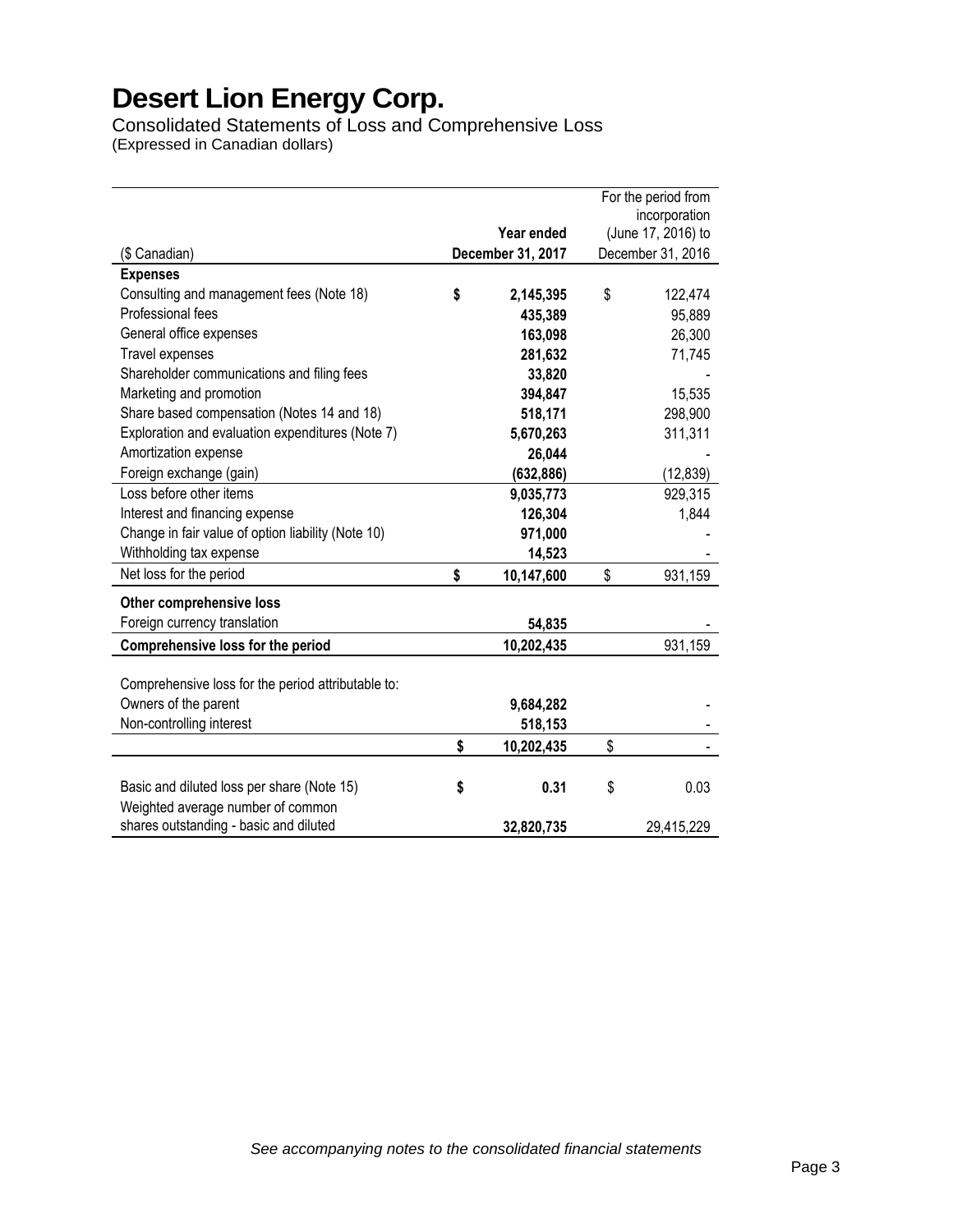Consolidated Statements of Changes in Equity (Expressed in Canadian dollars)

|                                                              |            | <b>Common Shares</b> | <b>Warrants</b> | Contributed<br><b>Surplus</b> | Accumulated<br><b>Deficit</b> | Non-<br>Controlling<br>interest | Accumulated<br>Other<br>Comprehensive<br>Loss | <b>Equity</b>  |
|--------------------------------------------------------------|------------|----------------------|-----------------|-------------------------------|-------------------------------|---------------------------------|-----------------------------------------------|----------------|
|                                                              | #          | \$                   | \$              | \$                            | \$                            | \$                              | \$                                            | \$             |
| Balance, December 31, 2016                                   | 26,000,000 | 2,743,530            | 152,070         | 298,900                       | (931, 159)                    |                                 |                                               | 2,263,341      |
| Private placements, net of issue<br>costs (Note 12(b))       | 13,171,083 | 10,343,715           | 2,010,751       |                               |                               |                                 |                                               | 12,354,466     |
| <b>Broker warrants (Note 13)</b><br>Share-based compensation |            |                      | 583,236         |                               |                               |                                 |                                               | 583,236        |
| (Note 14)                                                    |            |                      |                 | 518,171                       |                               |                                 |                                               | 518,171        |
| Options exercise (Note 14)                                   | 86,207     | 78,455               |                 | (35, 351)                     |                               |                                 |                                               | 43,104         |
| Issuance of non-controlling<br>interest (Note 7)             |            |                      |                 |                               |                               | 568,098                         |                                               | 568,098        |
| Loss for the year                                            |            |                      |                 | $\blacksquare$                | (9,629,447)                   | (518, 153)                      | $\blacksquare$                                | (10, 147, 600) |
| Other comprehensive loss for<br>the year                     |            |                      |                 |                               |                               |                                 | (54, 835)                                     | (54, 835)      |
| Balance, December 31, 2017                                   | 39,257,290 | 13,165,700           | 2,746,057       | 781.720                       | (10, 560, 606)                | 49.945                          | (54, 835)                                     | 6,127,981      |
|                                                              |            |                      |                 |                               |                               |                                 |                                               |                |
| Balance, June 17, 2016                                       |            |                      |                 |                               |                               |                                 |                                               |                |
| Private placements, net of issue                             |            |                      |                 |                               |                               |                                 |                                               |                |
| costs (Note 12(b))                                           | 25,225,000 | 2,704,780            |                 |                               |                               |                                 |                                               | 2,704,780      |
| Broker shares (Note (12(b))                                  | 775,000    | 38,750               |                 |                               |                               |                                 |                                               | 38,750         |
| Broker warrants (Note 13)                                    |            | $\overline{a}$       | 152,070         |                               |                               |                                 |                                               | 152,070        |
| Share-based compensation<br>(Note 14)                        |            |                      |                 | 298,900                       |                               |                                 |                                               | 298,900        |
| Loss for the period                                          |            |                      |                 |                               | (931, 159)                    |                                 |                                               | (931, 159)     |
| Balance, December 31, 2016                                   | 26,000,000 | 2,743,530            | 152,070         | 298,900                       | (931, 159)                    |                                 |                                               | 2,263,341      |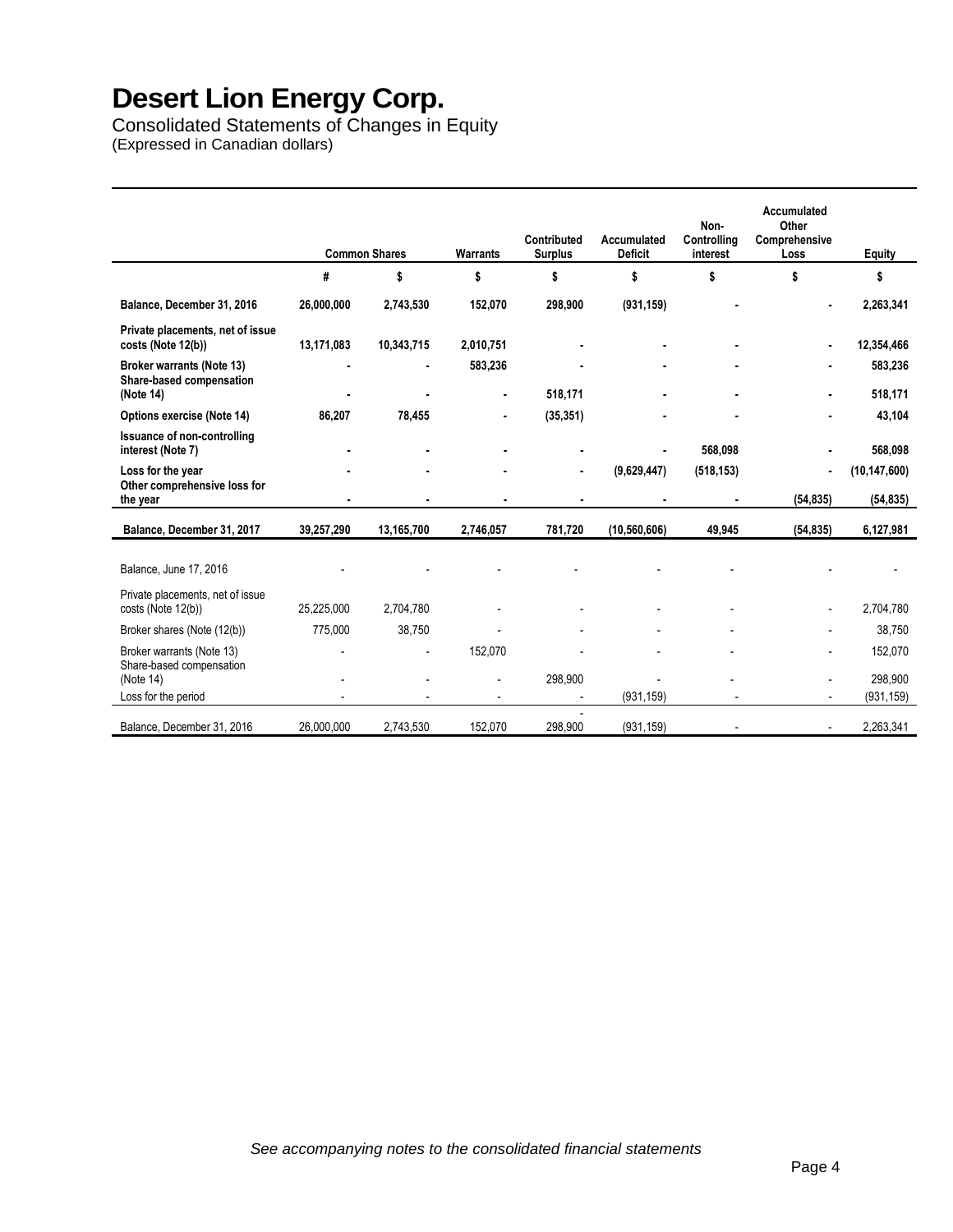Consolidated Statements of Cash Flows

(Expressed in Canadian dollars)

|                                                             |                                 |                                         | For the period from |
|-------------------------------------------------------------|---------------------------------|-----------------------------------------|---------------------|
|                                                             |                                 |                                         | incorporation       |
|                                                             | Year ended<br>December 31, 2017 | (June 17, 2016) to<br>December 31, 2016 |                     |
|                                                             |                                 |                                         |                     |
| CASH (USED IN) PROVIDED BY:                                 |                                 |                                         |                     |
| OPERATING ACTIVITIES                                        |                                 |                                         |                     |
| \$<br>Net loss for the period                               | (10, 147, 600)                  | \$                                      | (931, 159)          |
| Items not involving cash:                                   |                                 |                                         |                     |
| Share-based compensation                                    | 518,171                         |                                         | 298,900             |
| Shares issued for services (Note 12)                        | 1,049,976                       |                                         | 38,750              |
| Amortization (Note 8)                                       | 26,044                          |                                         |                     |
| Accrued interest on loans payable (Note 11)                 |                                 |                                         | 1,844               |
|                                                             | (8, 553, 409)                   |                                         | (591, 665)          |
| Net change in non-cash working capital                      | 11,073,268                      |                                         | (35, 740)           |
| Net cash flows provided by / (used in) operating activities | 2,519,859                       |                                         | (627, 405)          |
| <b>FINANCING ACTIVITIES</b>                                 |                                 |                                         |                     |
| Private placement (Note 12)                                 | 12,432,527                      |                                         | 3,085,000           |
| Share issue costs (Note 12)                                 | (1,532,425)                     |                                         | (228, 150)          |
| Exercise of options (Note 14)                               | 43,104                          |                                         |                     |
| Loan proceeds (Note 11)                                     | 820,000                         |                                         | 177,848             |
| Subscription receipts (Note 12(b))                          | 9,830,197                       |                                         |                     |
| Loan repayments (Note 11)                                   | (60,000)                        |                                         | (91, 819)           |
| Loan interest paid (Note 11)                                | (1, 236)                        |                                         | (302)               |
| Net cash flows provided by financing activities             | 21,532,167                      |                                         | 2,942,577           |
| <b>INVESTING ACTIVITIES</b>                                 |                                 |                                         |                     |
| (Acquisition) of property, plant, and equipment             | (2,584,894)                     |                                         |                     |
| (Acquisition) of exploration and evaluation assets          | (5, 196, 323)                   |                                         |                     |
| Restricted cash                                             | (9,830,197)                     |                                         |                     |
| Funds held in escrow to share purchase                      |                                 |                                         | (2, 127, 680)       |
| Net cash flows (used in) investing activities               | (17, 611, 414)                  |                                         | (2, 127, 680)       |
| Effect of exchange rate change                              | (54, 835)                       |                                         | (19,602)            |
| CHANGE IN CASH AND CASH EQUIVALENTS DURING THE PERIOD       | 6,385,777                       |                                         | 167,890             |
| CASH AND CASH EQUIVALENTS, beginning of the period          | 167,890                         |                                         |                     |
| CASH AND CASH EQUIVALENTS, end of the period                | \$<br>6,553,667                 | \$                                      | 167,890             |
|                                                             |                                 |                                         |                     |
| SUPPLEMENTAL INFORMATION:                                   |                                 |                                         |                     |
| Shares issued to settle loans payable                       | 847,624                         |                                         |                     |
| Shares issued for financing expenses                        | 120,000                         |                                         |                     |
| Broker warrants issued for services                         | 583,236                         |                                         | 152,070             |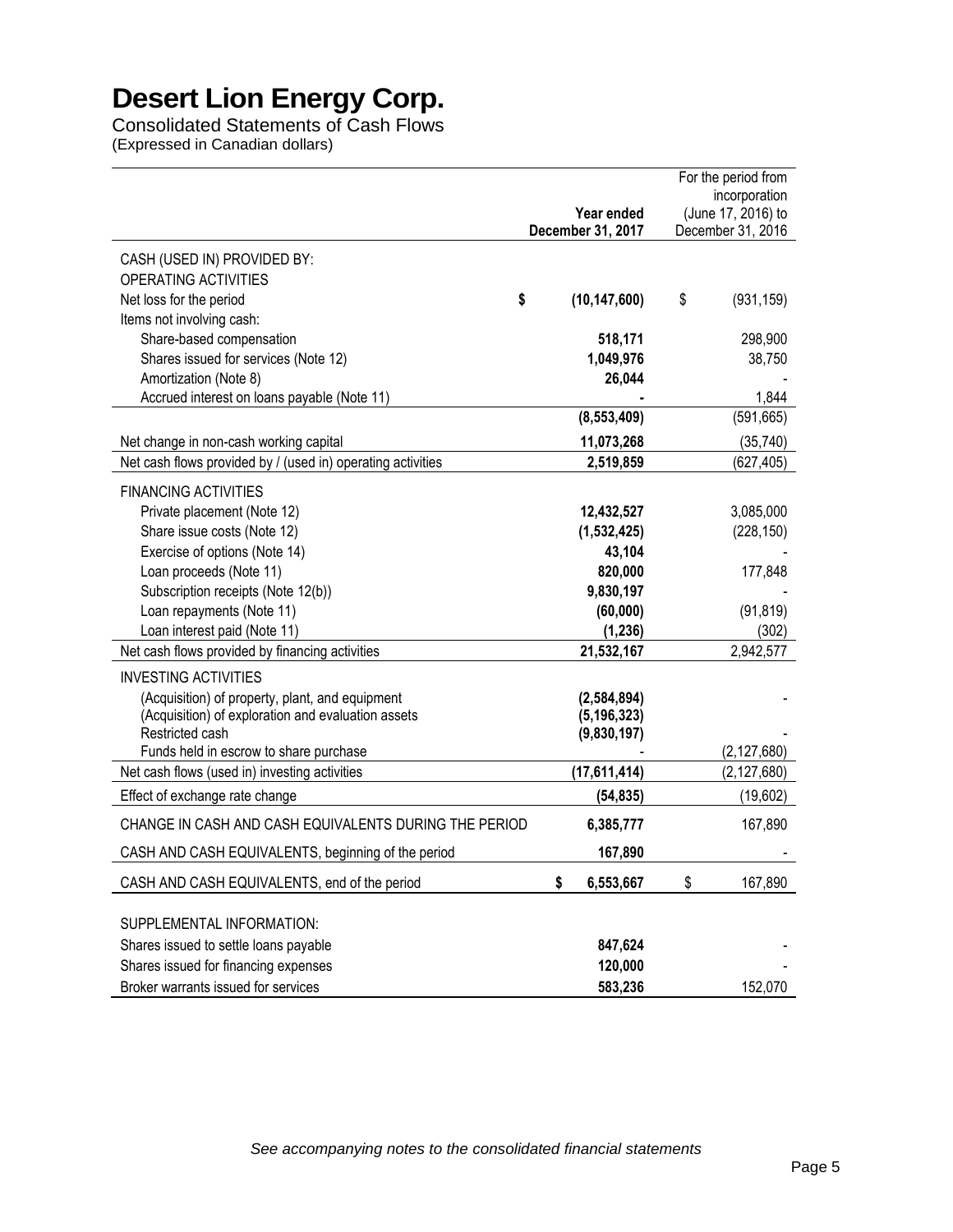Notes to the Consolidated Financial Statements For the periods ended December 31, 2017 and 2016 (Expressed in Canadian dollars)

## **1. NATURE OF OPERATIONS**

The principal activity of Desert Lion Energy Corp. (the "Company" or "Desert Lion") is the exploration and evaluation of lithium minerals. 2523701 Ontario Inc. was incorporated under the laws of the Province of Ontario, Canada by Articles of Incorporation dated June 17, 2016 and on February 16, 2017 the Company was renamed Desert Lion Energy Corp. On November 10, 2016, the Company's subsidiaries, 9979735 Canada Inc. and 9979743 Canada Inc. were incorporated. On March 20, 2017, 9979735 Canada Inc., a wholly-owned subsidiary of the Company, completed the acquisition of 80% of the shares of !HUNI-/URIB Investments (Pty) Ltd., a Namibian company which holds a 100% interest in 8 mining claims comprising the Rubicon lithium property in Namibia and exclusive prospecting license 5439 ("EPL"), which comprises the surrounding 301 km<sup>2</sup> prospecting area. On April 18, 2017, 9979735 Canada Inc. and 9979743 Canada Inc. amalgamated with the surviving corporation called 9979735 Canada Inc. On May 22, 2017, the Company incorporated Desert Lion Energy (Mauritius) Ltd. to serve the purpose of an intermediary holding company. On June 21, 2017, 9979735 Canada Inc. continued into the Province of Ontario and was renamed 1976567 Ontario Inc. On August 14, 2017, 1976567 Ontario Inc. amalgamated with Desert Lion Energy Corp. ("Desert Lion" of the "Company"). On August 2, 2017, !HUNI-/URIB Investments (Pty) Ltd. changed its name to Desert Lion Energy (Proprietary) Ltd. On December 16, 2017, the Company completed the acquisition of the Helikon mining interests. Subsequent to year-end, on February 22, 2018, Desert Lion Energy Corp. completed its going public transaction with Camex Energy Corp. ("Camex") (TSXV: CXE.V) and was renamed Desert Lion Energy Inc. Refer to Note 20 for more details on the going public transaction. The Company's head office is located at 65 Queen Street West, 8th floor, Toronto, Ontario, M5H 2M5, Canada.

The consolidated financial statements include the financial statements of the Company and its subsidiaries that are listed in the following table:

|                                       |                             | % Ownership          |
|---------------------------------------|-----------------------------|----------------------|
|                                       | Country of<br>incorporation | December 31.<br>2017 |
| Desert Lion Energy (Mauritius) Ltd.   | Mauritius                   | 100%                 |
| Desert Lion Energy (Proprietary) Ltd. | Namibia                     | 80%                  |

### **Going Concern**

The accompanying consolidated financial statements have been prepared on a going concern basis, which contemplates the realization of assets and the payment of liabilities in the ordinary course of business. Should the Company be unable to continue as a going concern, it may be unable to realize the carrying value of its assets and to meet its liabilities as they become due.

The business of exploration for lithium minerals involves a high degree of risk and there can be no assurance that exploration programs will result in profitable operations. The Company's continued existence is dependent upon the acquisition of mineral resource properties, preservation of its interest in the underlying properties, the discovery of economically recoverable reserves, the achievement of profitable operations, or the ability of the Company to raise alternative financing, if necessary, or alternatively upon the Company's ability to dispose of its interests on an advantageous basis.

The Company does not have any operating assets that generate revenues, does not have proven reserves and for the year ended December 31, 2017 incurred a net comprehensive loss of \$10,202,435. As at December 31, 2017, the Company had a working capital deficit of \$1,627,192. Consequently, the Company's ability to continue as a going concern is dependent on the Company's ability to obtain additional financing if, as and when required, and, ultimately, the attainment of profitable operations or the profitable sale of exploration interests. Subsequent to December 31, 2017, the Company converted \$9,830,197 subscript receipts into shares and warrants of the Company.

These consolidated financial statements do not give effect to adjustments that would be necessary and could be material to the carrying values and classifications of assets and liabilities should the Company be unable to continue as a going concern.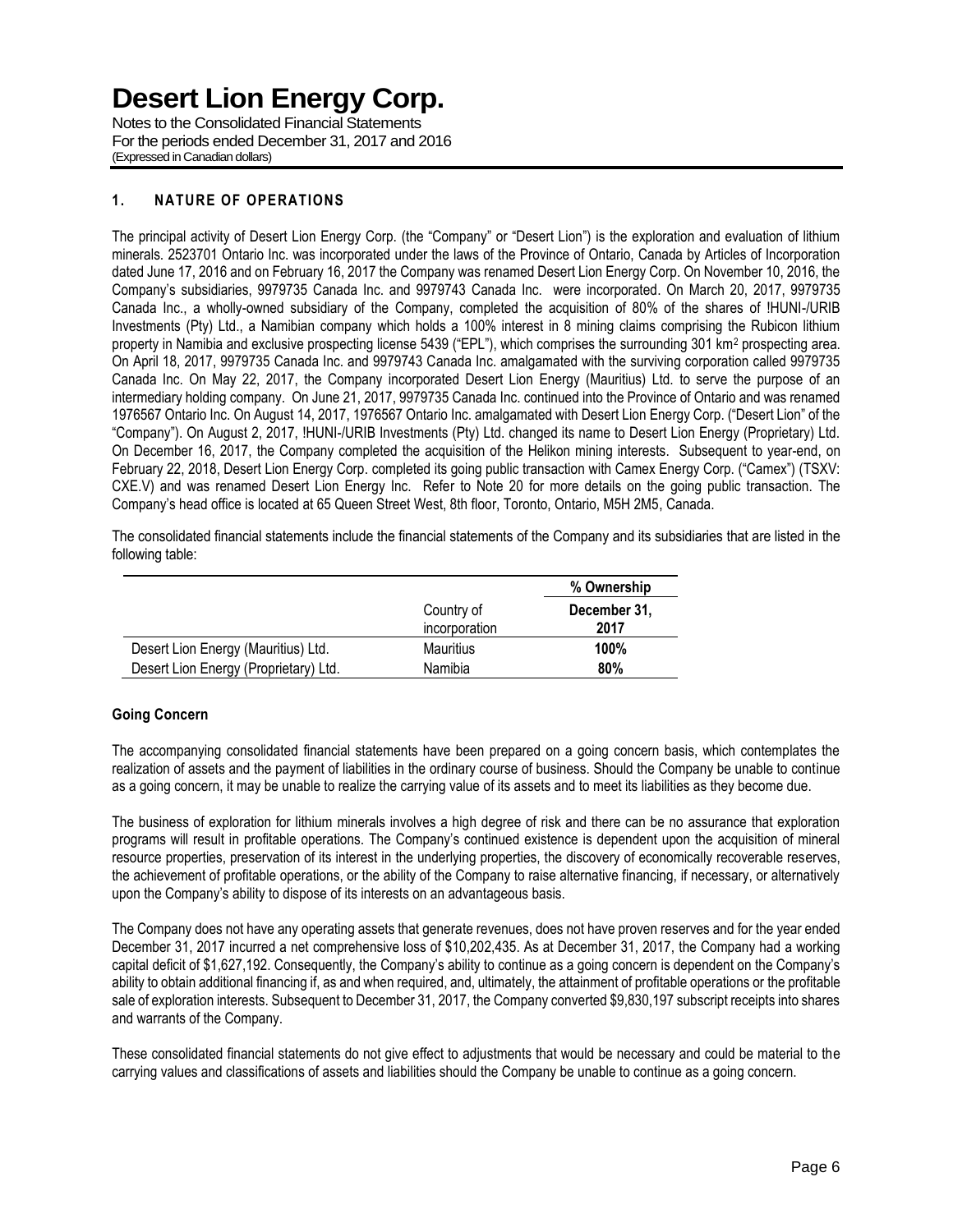Notes to the Consolidated Financial Statements For the periods ended December 31, 2017 and 2016 (Expressed in Canadian dollars)

### **2. BASIS OF PRESENTATION**

### **Statement of compliance:**

The consolidated financial statements of the Company have been prepared in accordance with International Financial Reporting Standards ("IFRS") issued by the International Accounting Standards Board ("IASB") and interpretations of the International Financial Reporting Interpretations Committee ("IFRIC").

The consolidated financial statements were authorized for issue by the Board of Directors on March 27, 2018.

#### **Basis of measurement**:

The consolidated financial statements have been prepared on the historical cost basis, unless otherwise disclosed. The consolidated financial statements have been prepared on an accrual basis except for cash flow information.

#### **Functional and presentation currency:**

The consolidated financial statements are presented in Canadian dollars, which is the functional and presentation currency of the Canadian parent entity. The Mauritius subsidiary uses a U.S. dollar functional currency. The Namibian subsidiary uses a Namibian dollar functional currency.

### **3. SIGNIFICANT ACCOUNTING POLICIES**

The accounting policies set out below have been applied consistently to all periods presented in these consolidated financial statements.

### **Basis of consolidation**

These consolidated financial statements comprise the financial statements of the Company and its subsidiaries, Desert Lion Energy (Mauritius) Ltd. (100% owned) and Desert Lion Energy (Proprietary) Ltd. (80% owned) as at December 31, 2017.

Subsidiaries are consolidated for the twelve months ended December 31, 2017 and for the period ended December 31, 2016, from the date of acquisition or incorporation, being the date on which the Company obtains control, and continue to be consolidated until the date that such control ceases. These consolidated financial statements comprise results for the twelve months ended December 31, 2017 and the period from incorporation (June 17, 2016) to December 31, 2016.

All intra-company balances, income and expenses and unrealized gains and losses resulting from intra-company transactions are eliminated in full upon consolidation.

Subsidiaries consist of entities over which the Company is exposed to or has rights to, variable returns as well as the ability to affect these returns through the power to direct the relevant activities of the entity. Subsidiaries are consolidated from the date control is transferred to the Company and are de-consolidated from the date control ceases. These consolidated financial statements include all the assets, liabilities, revenues, expenses and cash flows of the Company and its subsidiaries after eliminating inter-entity balances and transactions.

Profit or loss and each component of other comprehensive income ("OCI") are attributed to the equity holders of the Company and to the non-controlling interests, even if this results in the non-controlling interests having a deficit balance. When necessary, adjustments are made to the financial statements of subsidiaries to conform to the Company's accounting policies.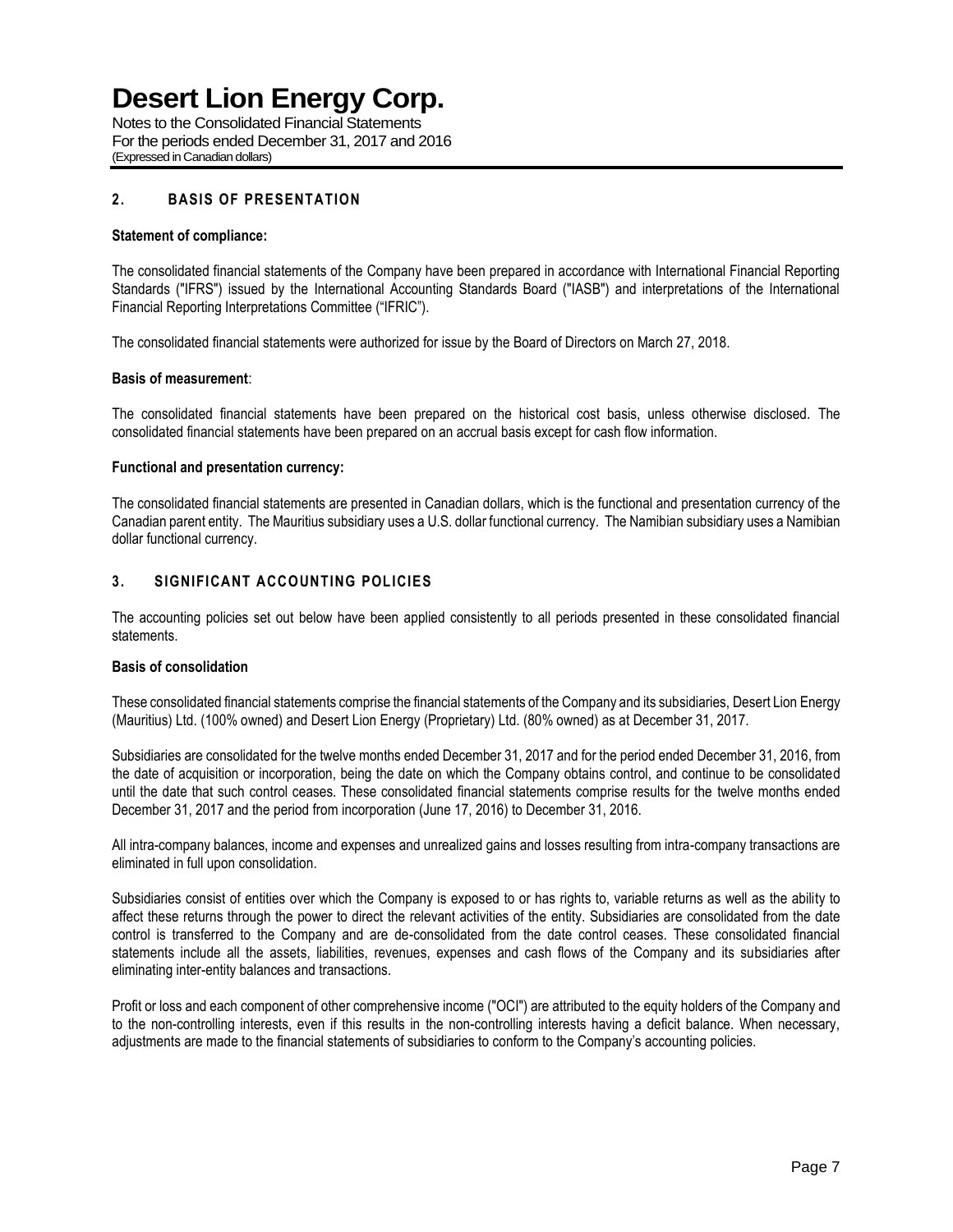Notes to the Consolidated Financial Statements For the periods ended December 31, 2017 and 2016 (Expressed in Canadian dollars)

## **3. SIGNIFICANT ACCOUNTING POLICIES (continued)**

#### **Foreign currency transactions**

These consolidated financial statements are presented in Canadian dollars (the Company's presentation currency).

Items included in the consolidated financial statements of the Company and each of the Company's subsidiaries are measured using the currency of the primary economic environment in which the entity operates (the "functional currency"). Foreign currency transactions are translated into the functional currency using the exchange rates prevailing at the dates of the transaction. Foreign exchange gains and losses resulting from the settlement of such transactions and from the translation of monetary assets and liabilities not denominated in the functional currency of an entity are recognized in the consolidated statement of loss.

The functional currency of the Parent is the Canadian dollar and the functional currency of each of its subsidiaries is the Namibian dollar or U.S. dollar.

Assets and liabilities of entities with functional currencies other than the Canadian dollar are translated into the presentation currency at the period end rates of exchange, and the results of their operations are translated at the average rates of exchange for the period. The resulting translation adjustments are recognized in other comprehensive (loss) income as cumulative translation adjustments. There is no tax impact on this translation.

### **Exploration and evaluation assets**

Exploration expenditures relate to the initial search for deposits with economic potential and to detailed assessments of deposits or other projects that have been identified as having economic potential. Pre-exploration costs are expensed unless it is considered probable that they will generate future economic benefits.

The cost of acquiring prospective properties and exploration rights, is capitalized to exploration and evaluation assets. Exploration costs incurred, subsequent to acquisition, in exploration and evaluation activities, are expensed as incurred and included in the consolidated statement of loss until technical feasibility and commercial viability of extraction of reserves are demonstrable. Once a mine development decision has been made by the Company, subsequent expenditures incurred to develop the mine are capitalized to mine property under development.

Prior to reclassification to mine property under development, exploration and evaluation assets are first tested for impairment and any impairment loss recognized immediately in the consolidated statements of loss.

Subsequent recovery of the resulting carrying value depends on successful development or sale of the undeveloped project. If a project does not prove viable, all irrecoverable costs associated with the project net of any impairment provisions are written off.

#### **Mine development assets**

Mine development assets are accumulated separately for each area of interest in which economically recoverable reserves have been identified. These assets are comprised of expenditures directly attributable to the construction of a mine and the related infrastructure.

General and administration costs are allocated to a development asset only to the extent that those costs can be related directly to development activities in the relevant areas of interest.

No amortization is recognized in respect of development properties until they are at the end of the commissioning phase, when the mine is capable of operating in the manner intended by management.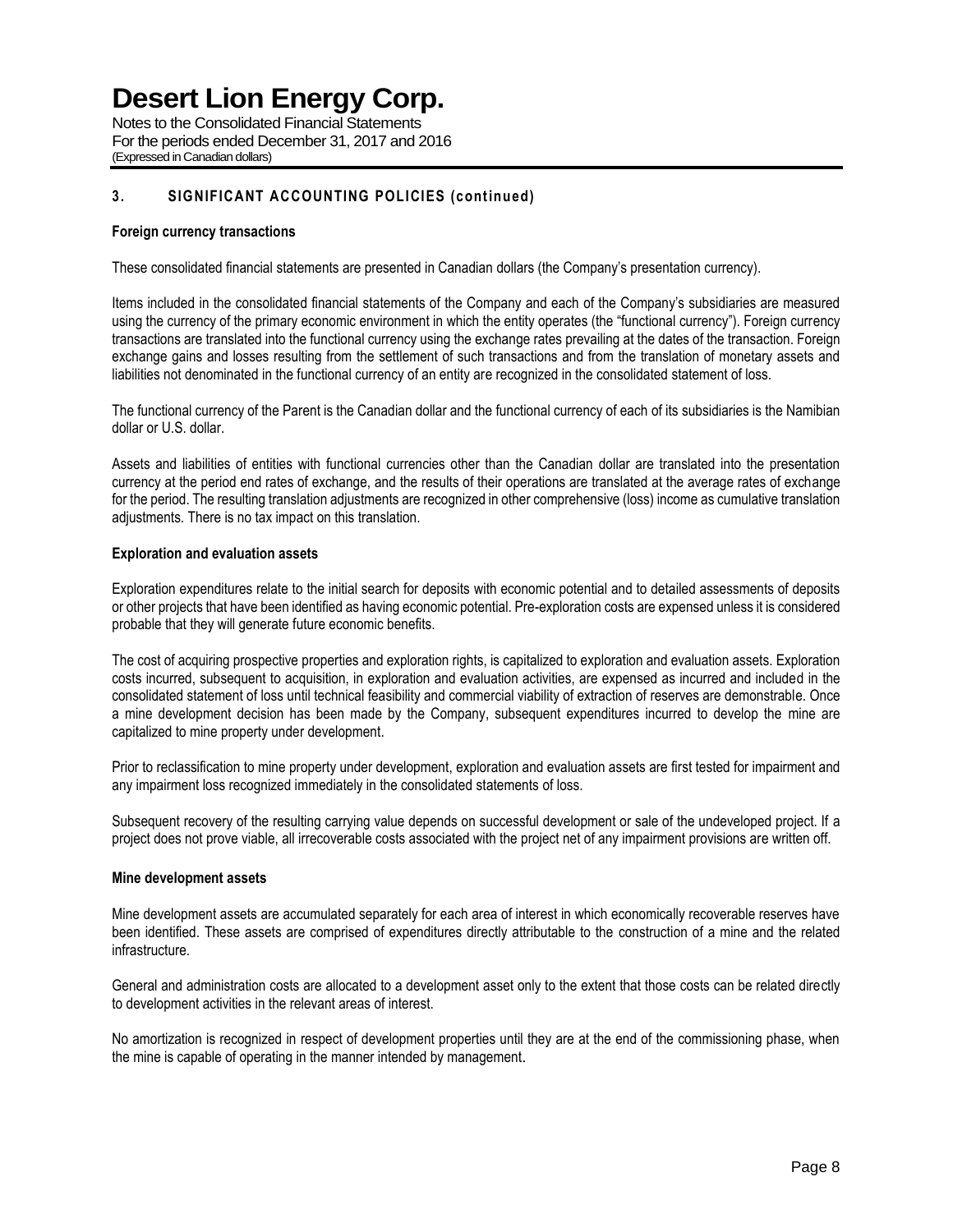Notes to the Consolidated Financial Statements For the periods ended December 31, 2017 and 2016 (Expressed in Canadian dollars)

## **3. SIGNIFICANT ACCOUNTING POLICIES (continued)**

### **Mine development assets (continued)**

### *Production Stage*

A mine that is under construction is determined to enter the production stage when the project is in the location and condition necessary for it to be capable of operating in the manner intended by management.

When a mine development asset moves into the production stage, the capitalization of certain mine construction costs ceases and costs are either capitalized to inventory or expensed, except for capitalizable costs related to property, plant and equipment additions or improvements, open pit stripping activities that provide a future benefit or expenditures that meet the criteria for capitalization in accordance with International Accounting Standard 16 ("IAS") 16 Property, Plant and Equipment.

Pre-production stripping costs are capitalized until an "other than de minimis" level of mineral is extracted, after which time such costs are either expensed, capitalized to inventory or, if it qualifies as an open pit stripping activity that provides a future benefit, capitalized to property, plant and equipment. Various relevant criteria are considered to assess when an "other than de minimis" level of mineral is produced. Some of the criteria considered would include, but not be limited to, the following:

- The amount of minerals mined versus total tons in the life of mine;
- The amount of ore tons mined versus total life of mine expected ore tons;
- The current stripping ratio versus the life of mine ratio; and
- The ore grade versus the life of mine grade.

Stripping costs incurred during the production stage of a pit are accounted for as costs of inventory produced during the period that the stripping costs are incurred, unless these costs are expected to provide future economic benefit to the identifiable component of the ore body. Components of the ore body are based on the distinct development phases identified by the mine planning engineers when determining the optimal development plan for the open pit. Production phase stripping costs generate a future economic benefit when the related stripping activity:

- Improves access to a component of the ore body to be mined in the future;
- Increases the fair value of the mine (or pit) as access to future mineral reserves becomes less costly; and
- Increases the production capacity or extends stripping;
- Costs that are expected to generate a future economic benefit are capitalized as open pit mine development costs.

Mine development costs are depreciated on a unit of production basis whereby the denominator is the estimated tons of lithium in proven and probable reserves and the portion of resources considered probable of economic extraction based on the current life of mine plan in the current component of the ore body that has been made more accessible through the strip activity and all future components in the current plan that benefit from the particular stripping activity. Mine development assets are depreciated once the operation has entered production and the future economic benefit is being derived.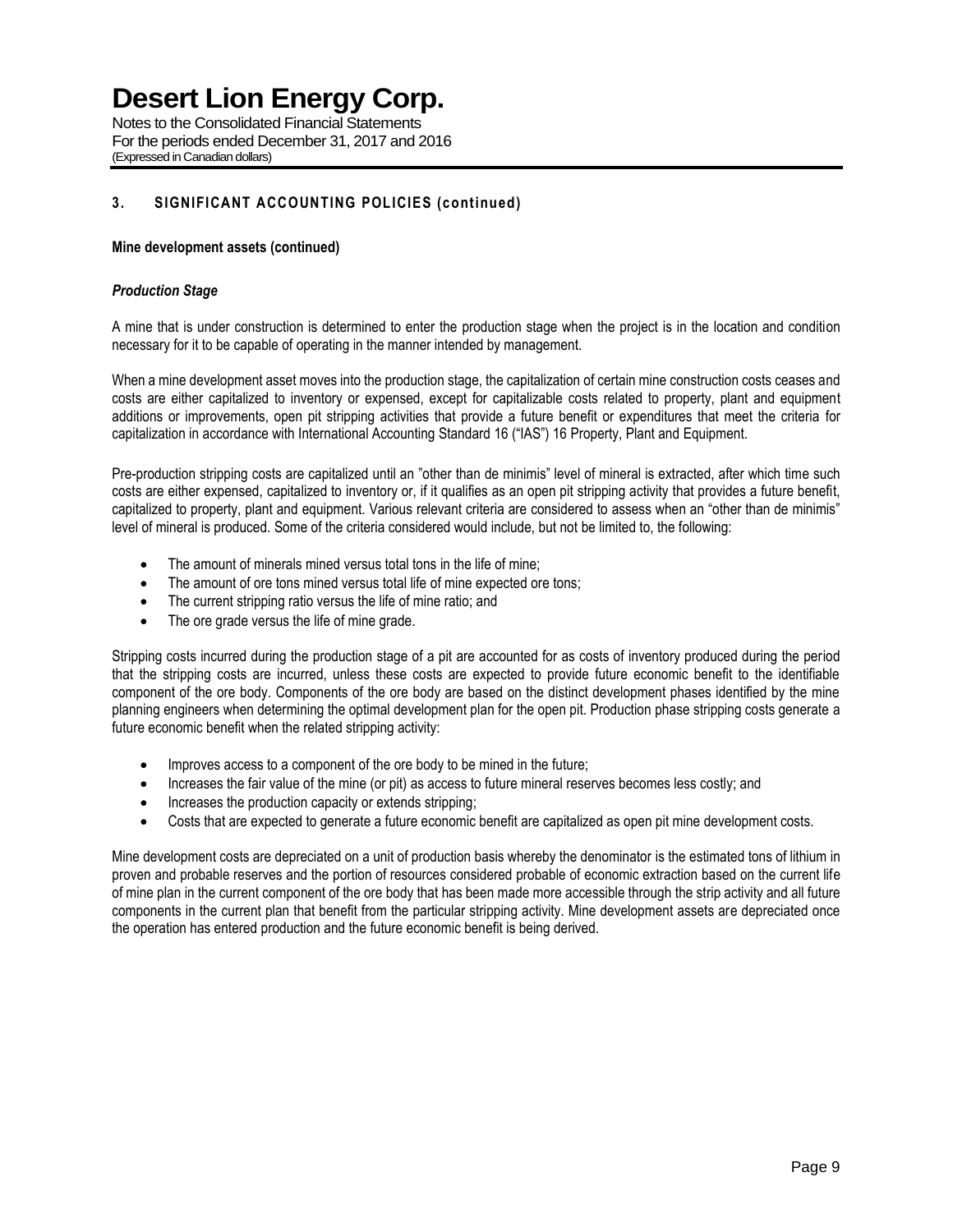Notes to the Consolidated Financial Statements For the periods ended December 31, 2017 and 2016 (Expressed in Canadian dollars)

### **3. SIGNIFICANT ACCOUNTING POLICIES (continued)**

### **Property, plant and equipment**

On initial recognition, property, plant and equipment are valued at cost, being the purchase price and directly attributable cost of acquisition or construction required to bring the asset to the location and condition necessary to be capable of operating in the manner intended by the Company, including appropriate borrowing costs and the estimated present value of any future unavoidable costs of dismantling and removing items.

Property, plant and equipment is subsequently measured at cost less accumulated depreciation, less any accumulated impairment losses, with the exception of land which is not depreciated.

When parts of an item of property, plant and equipment have different useful lives, they are accounted for as separate items (major components) of property, plant and equipment.

The cost of replacing part of an item of property, plant and equipment is recognized in the carrying amount of the item if it is probable that the future economic benefits embodied within the part will flow to the Company and its cost can be measured reliably. The carrying amount of the replaced part is derecognized. The costs of the day-to-day servicing of property and equipment are recognized in profit or loss as incurred.

Subsequent costs are included in the asset's carrying amount or recognized as a separate asset, as appropriate, only when it is probable that future economic benefits associated with the item will flow to the Company and the cost of the item can be measured reliably. All other repairs and maintenance are charged to profit or loss during the financial year in which they are incurred.

Gains and losses on disposal of an item of property and equipment are determined by comparing the proceeds from disposal with the carrying amount, and are recognized net within other income in profit or loss.

Depreciation is based on the cost of an asset less its residual value. Amortization is recognized in profit or loss over the estimated useful lives as follows:

| Vehicles                | -                        | 25% straight line |
|-------------------------|--------------------------|-------------------|
| Computers and equipment | $\sim$                   | 33% straight line |
| Furniture and fixtures  | $\overline{\phantom{0}}$ | 20% straight line |

Depreciation methods, useful lives and residual values are reviewed at each financial year end and adjusted if appropriate. No depreciation has been recognized on the mine development assets.

#### **Financial instruments**

#### **Non-derivative financial assets:**

Non-derivative financial assets comprise cash and cash equivalents, funds in escrow, restricted cash and amounts receivable. The amounts receivable are classified as loans and receivables. The Company has not designated any financial assets as fair value through profit or loss.

Loans and receivables are financial assets with fixed or determinable payments that are not quoted in an active market. Such assets are recognized initially at fair value plus any directly attributable transaction costs. Subsequent to initial recognition, loans and receivables are measured at amortized cost using the effective interest method, less any impairment losses.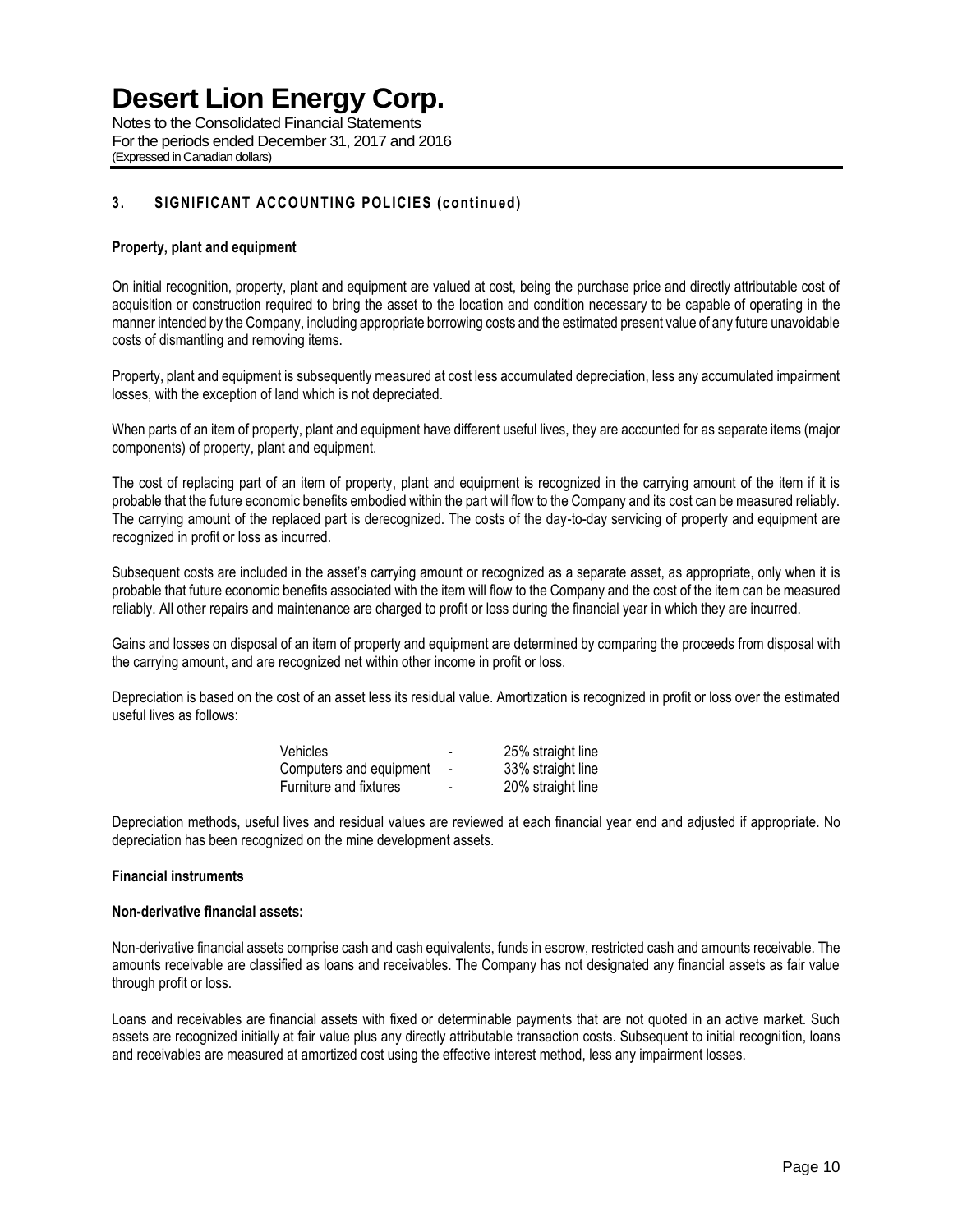Notes to the Consolidated Financial Statements For the periods ended December 31, 2017 and 2016 (Expressed in Canadian dollars)

## **3. SIGNIFICANT ACCOUNTING POLICIES (continued)**

### **Financial instruments (continued)**

The Company derecognizes a financial asset when the contractual rights to the cash flows from the asset expire, or it transfers the rights to receive the contractual cash flows on the financial asset in a transaction in which substantially all the risks and rewards of ownership of the financial asset are transferred. Any interest in transferred financial assets that is created or retained by the Company is recognized as a separate asset or liability.

Financial assets and liabilities are offset and the net amount presented in the consolidated statements of financial position when, and only when, the Company has a legal right to offset the amounts and intends either to settle on a net basis or to realize the asset and settle the liability simultaneously.

### **Non-derivative financial liabilities:**

Non-derivative financial liabilities comprise trade payables and accrued liabilities, subscription receipts, offtake prepayment liability and loans payable.

These financial liabilities are recognized initially at fair value plus any directly attributable transaction costs. Subsequent to initial recognition, these financial liabilities are measured at amortized cost using the effective interest method.

The Company derecognizes a financial liability when its contractual obligations are discharged or cancelled or expired.

### **Impairment of financial assets (including receivables):**

A financial asset not carried at fair value through profit or loss is assessed at each reporting date for impairment if objective evidence indicates that a loss event has occurred after the initial recognition of the asset, and that the loss event had a negative effect on the estimated future cash flows of that asset that can be estimated reliably.

Objective evidence that financial assets are impaired can include default or delinquency by a debtor, restructuring of an amount due to the Company on terms that the Company would not consider otherwise or indicators that a debtor or issuer will enter bankruptcy.

An impairment loss in respect of a financial asset measured at amortized cost is calculated as the difference between its carrying amount and the present value of the estimated future cash flows discounted at the asset's original effective interest rate. Losses are recognized in profit or loss and reflected in an allowance account against the receivables. When a subsequent event causes the amount of impairment loss to decrease, the decrease in impairment loss is reversed through profit or loss.

### **Share capital**

Common shares are classified as equity. Incremental costs directly attributable to the issue of common shares and share options and warrants are recognized as a deduction from equity, net of any tax effects.

### **Cash and cash equivalents**

Cash and cash equivalents in the consolidated statement of financial position comprises cash at banks and at hand with original maturity of three months or less.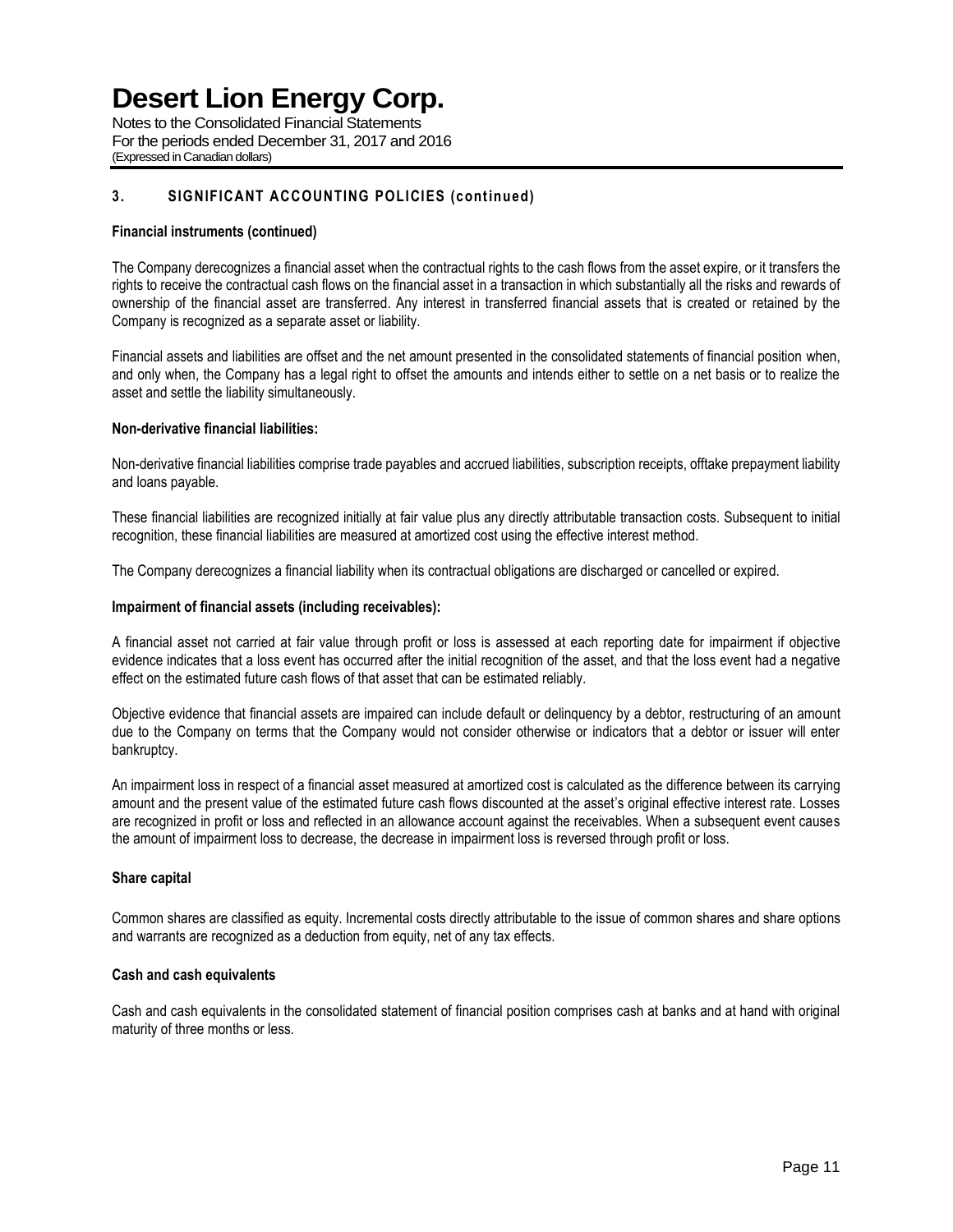Notes to the Consolidated Financial Statements For the periods ended December 31, 2017 and 2016 (Expressed in Canadian dollars)

## **3. SIGNIFICANT ACCOUNTING POLICIES (continued)**

### **Provisions**

Provisions are recognized when: (i) the Company has a present obligation (legal or constructive) as a result of a past event, and (ii) it is probable that an outflow of resources embodying economic benefits will be required to settle the obligation and a reliable estimate can be made of the amount of the obligation. If the effect of the time value of money is material, provisions are discounted using a current pre-tax rate that reflects, where appropriate, the risks specific to the liability. Where discounting is used, the increase in the provision due to the passage of time is recognized as a finance cost.

### **Income taxes**

Income tax expense comprises current and deferred tax. Current tax and deferred tax are recognized in profit or loss except to the extent that the tax relates to a business combination, or items recognized directly in equity or in other comprehensive income.

Current tax is the expected tax payable or receivable on the taxable income or loss for the year, using tax rates enacted at the reporting date, and any adjustment to tax payable in respect of previous years.

Deferred tax is recognized in respect of temporary differences between the carrying amounts of assets and liabilities for financial reporting purposes and the amounts used for taxation purposes. Deferred tax is not recognized for the following temporary differences: the initial recognition of assets or liabilities in a transaction that is not a business combination and that affects neither accounting nor taxable profit or loss, and differences relating to investments in subsidiaries and jointly controlled entities to the extent that it is probable that they will not reverse in the foreseeable future. In addition, deferred tax is not recognized for taxable temporary differences arising on the initial recognition of goodwill. Deferred tax is measured at the tax rates that are expected to be applied to temporary differences when they reverse, based on the laws that have been enacted or substantively enacted by the reporting date. Deferred tax assets and liabilities are offset if there is a legally enforceable right to offset current tax liabilities and assets, and they relate to income taxes levied by the same tax authority on the same taxable entity, or on different tax entities, but they intend to settle current tax liabilities and assets on a net basis or their tax assets and liabilities will be realized simultaneously.

A deferred tax asset is recognized for unused tax losses, tax credits and deductible temporary differences, to the extent that it is probable that future taxable profits will be available against which they can be utilized. Deferred tax assets are reviewed at each reporting date and are reduced to the extent that it is no longer probable that the related tax benefit will be realized.

### **Share-based compensation**

The Company records compensation cost associated with equity-settled share-based awards based on the fair value of the equity instrument at the date of grant. The fair value of stock options and compensation options is determined using the Black-Scholes option pricing model. The compensation expense is recognized on a straight-line basis over the vesting period, if any, based on the estimate of equity instruments expected to vest. The estimate of options expected to vest is revised at the end of each reporting period. Share-based payments to employees are measured at the fair value of the instruments issued and amortized over the vesting periods. Share-based payments to non-employees are measured at the fair value of goods or services received or the fair value of the equity instruments issued, if it is determined the fair value of the goods or services cannot be reliably measured, and are recorded at the date the goods or services are received.

When options or warrants are exercised, the proceeds received, together with any related amount in the warrant or option reserves within equity, is credited to share capital. On expiry, any amount related to the initial value of the stock option or compensation option is recorded to deficit.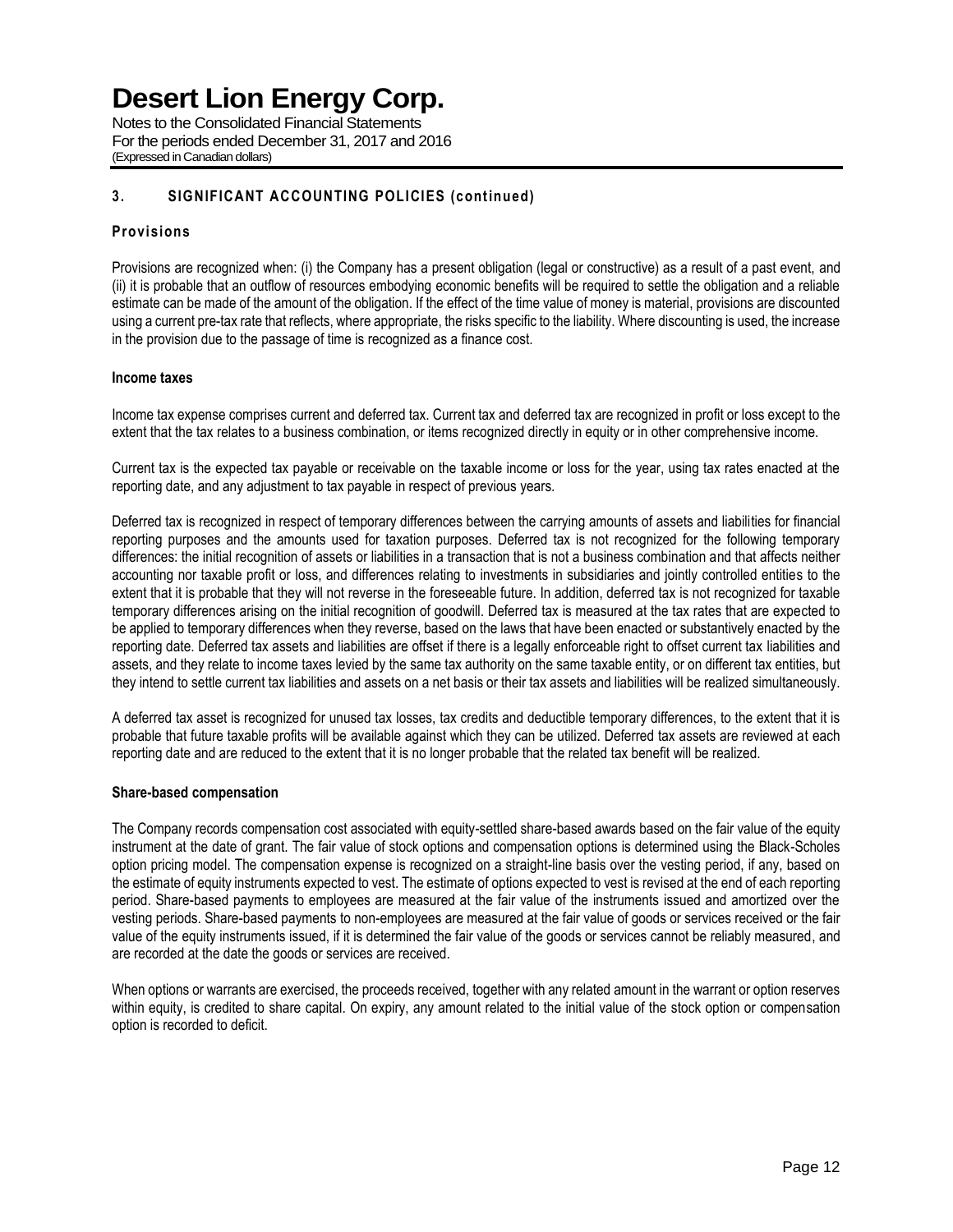Notes to the Consolidated Financial Statements For the periods ended December 31, 2017 and 2016 (Expressed in Canadian dollars)

## **3. SIGNIFICANT ACCOUNTING POLICIES (continued)**

### **Inventories**

Lithium production inventories, concentrate inventory and ore stockpiles are measured at the lower of weighted average production cost and net realizable value. Net realizable value is calculated as the difference between the estimated selling price and estimated costs to complete processing into a saleable form and variable selling expenses. Mine supplies are measured at the lower of average purchase cost and net realizable value.

Production costs include the cost of materials, labour, mine site production overheads and depreciation to the applicable stage of processing.

The cost of ore stockpiles is increased based on the related current cost of production for the period, and decreases in stockpiles are charged to cost of sales using the weighted average cost per ton.

Provisions are recorded to reduce the carrying amount of inventory to net realizable value to reflect changes in grades, quantity or other economic factors and to reflect current intentions for the use of redundant or slow-moving items. Provisions for redundant and slow-moving items are made by reference to specific items of inventory. The Company reverses write-downs where there is a subsequent increase in net realizable value and where the inventory is still on hand.

Spare parts, stand-by and servicing equipment and consumable material held are generally classified as inventories. Major capital spare parts are classified as a component of property, plant and equipment.

### **Revenue Recognition**

Revenue from the sale of materials is recognized when all the following conditions are satisfied:

- the Company has transferred to the buyer the significant risks and rewards of ownership;
- the Company retains neither continuing managerial involvement to the degree usually associated with ownership nor effective control over the goods sold;
- the amount of revenue can be measured reliably;
- it is probable that the economic benefits associated with the transaction will flow to the entity; and
- the costs incurred or to be incurred in respect of the transaction can be measured reliably.

### **Offtake agreement**

Revenue from the off-take agreement is a payment for future product to be delivered, and has been presented as offtake prepayment liability on the consolidated statements of financial position. Advance customer payments are unearned revenues at the time of receipt. When the product is delivered to the customer the unearned revenue will be released to the statement of loss. The liability is presented as current based on its expected life.

The offtake agreement provided the counterparty with the option to purchase an interest in the Company. This option represents an embedded derivative. At the date of issue, the fair value of the embedded derivative was estimated using an option valuation model. The offtake prepayment liability is subsequently measured on an amortized cost basis using the effective interest method over the expected life. The embedded derivative is initially recorded at fair value using pricing model techniques. The embedded derivative was determined to be a liability instrument and has been presented as option liability in the consolidated statement of financial position and is subsequently re-measured at fair value through profit and loss. This instrument is classified current based on its expected life.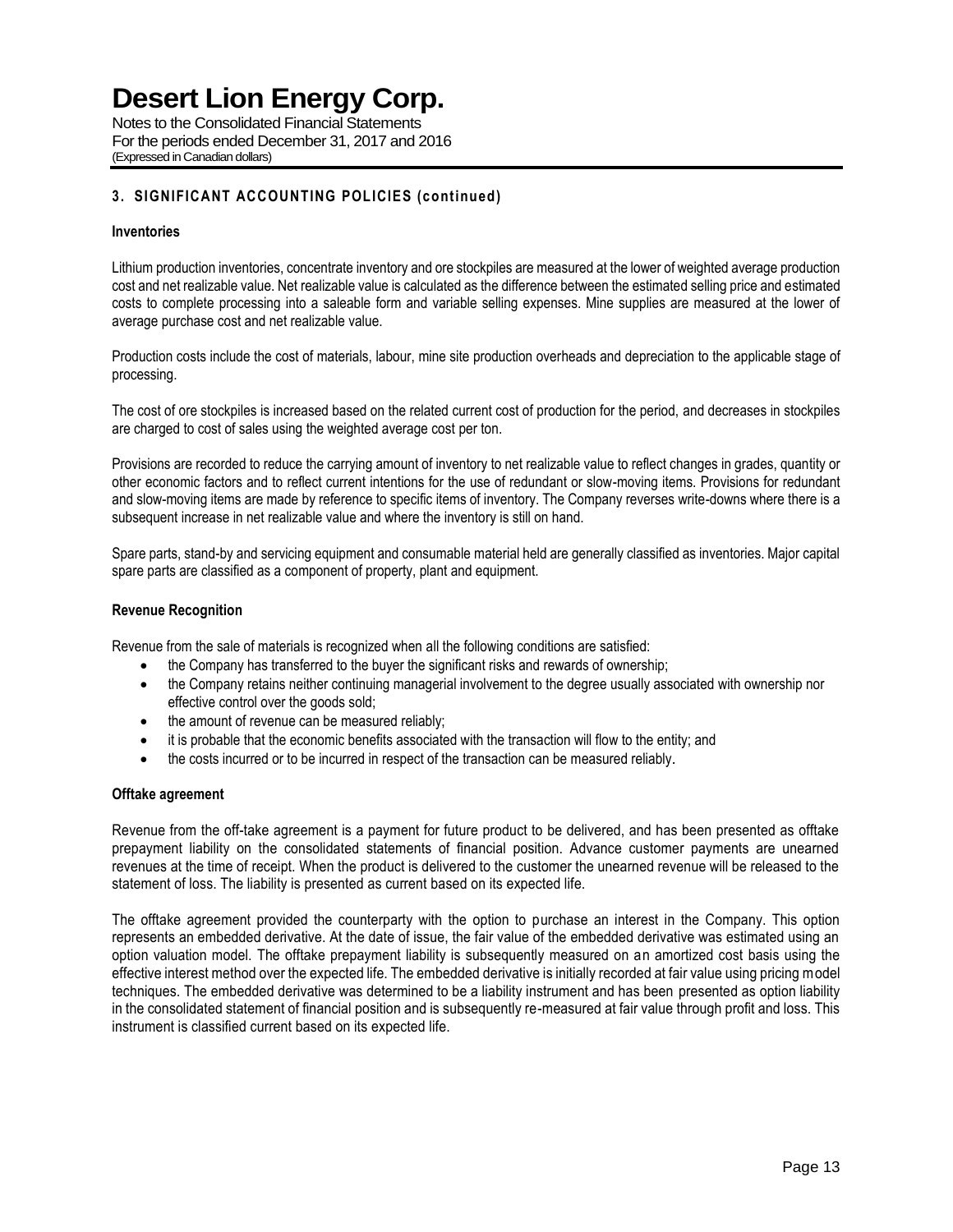Notes to the Consolidated Financial Statements For the periods ended December 31, 2017 and 2016 (Expressed in Canadian dollars)

## **3. SIGNIFICANT ACCOUNTING POLICIES (continued)**

### **Standards issued but not yet effective**

Certain new standards, interpretations, amendments and improvements to existing standards were issued by the IASB or IFRIC that are mandatory for accounting periods beginning after January 1, 2018 or later periods. Updates that are not applicable or are not consequential to the Company have been excluded. The following have not yet been adopted and are being evaluated to determine their impact on the Company.

FRS 2 – Share-based Payment ("IFRS 2") was amended by the IASB in June 2016 to clarify the accounting for cash-settled sharebased payment transactions that include a performance condition, the classification of share-based payment transactions with net settlement features and the accounting for modifications of share-based payment transactions from cash-settled to equity-settled. The amendments are effective for annual periods beginning on or after January 1, 2018.

IFRS 9, Financial Instruments ("IFRS 9") was issued July 2014 and introduced new requirements for financial assets. This standard addresses; classification and measurement of financial assets and replaces the multiple category and measurement models in IAS 39 for debt instruments with a new mixed measurement model having only two categories: amortized cost and fair value through profit or loss. IFRS 9 also replaces the models for measuring equity instruments, and such instruments are either recognized at fair value through profit or loss or at fair value through other comprehensive income. A new general hedge accounting standard, which aligns hedge accounting more closely with risk management also forms part of IFRS 9. The mandatory effective date is for annual periods beginning on or after January 1, 2018 and must be applied retrospectively with some exemptions.

IFRS 16, Leases ("IFRS 16") was issued in January 2016. It replaces the previous leases Standard, IAS 17 Leases, and related Interpretations. IFRS 16 sets out the principles for the recognition, measurement, presentation and disclosure of leases. It eliminates the current dual accounting model for lessees, which distinguishes between on-balance sheet finance leases and offbalance sheet operating leases. Instead, there is a single, on-balance sheet accounting model that is similar to current finance lease accounting. IFRS 16 is effective from January 1, 2019. A company can choose to apply IFRS 16 before that date but only if it also applies IFRS 15 Revenue from Contracts.

IFRIC 22 – Foreign Currency Transactions and Advance Consideration ("IFRIC 22") was issued in December 2016 and addresses foreign currency transactions or parts of transactions where there is consideration that is denominated in a foreign currency; a prepaid asset or deferred income liability is recognized in respect of that consideration, in advance of the recognition of the related asset, expense or income; and the prepaid asset or deferred income liability is non-monetary. The interpretation committee concluded that the date of the transaction, for purposes of determining the exchange rate, is the date of initial recognition of the non-monetary prepaid asset or deferred income liability. IFRIC 22 is effective for annual periods beginning on or after January 1, 2018.

IFRIC 23 – Uncertainty Over Income Tax Treatments ("IFRIC 23") was issued in June 2017 and clarifies the accounting for uncertainties in income taxes. The interpretation committee concluded that an entity shall consider whether it is probable that a taxation authority will accept an uncertain tax treatment. If an entity concludes it is probable that the taxation authority will accept an uncertain tax treatment, then the entity shall determine taxable profit (tax loss), tax bases, unused tax losses and credits or tax rates consistently with the tax treatment used or planned to be used in its income tax filings. If an entity concludes it is not probable that the taxation authority will accept an uncertain tax treatment, the entity shall reflect the effect of uncertainty in determining the related taxable profit (tax loss), tax bases, unused tax losses and credits or tax rates. IFRIC 23 is effective for annual periods beginning on or after January 1, 2019. Earlier adoption is permitted.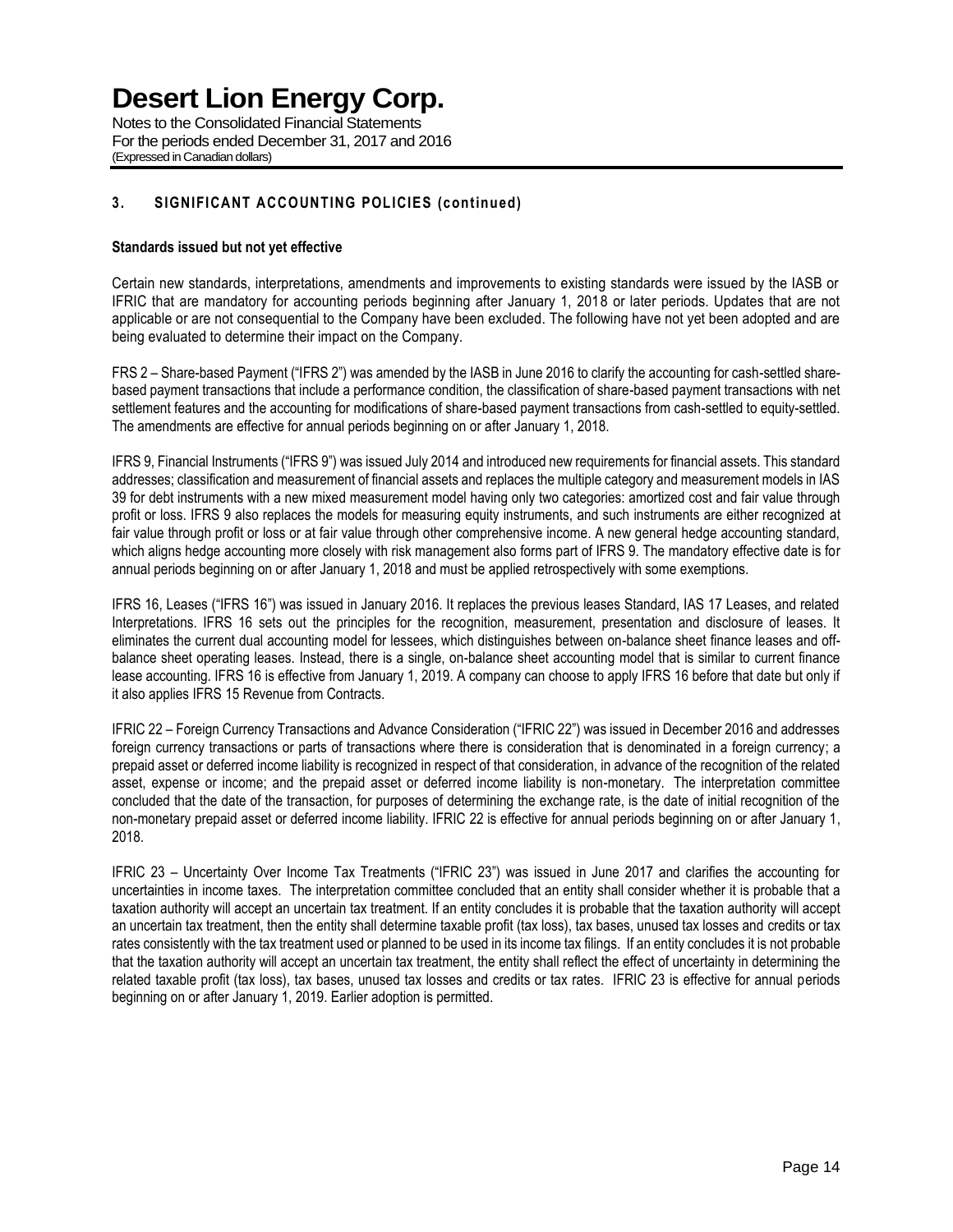Notes to the Consolidated Financial Statements For the periods ended December 31, 2017 and 2016 (Expressed in Canadian dollars)

### **3. SIGNIFICANT ACCOUNTING POLICIES (continued)**

### **New accounting standards**

During 2017, the Company adopted a number of new IFRS standards, interpretations, amendments and improvements of existing standards. These include IAS 7 and IAS 12. These new standards and changes did not have any material impact on the Company's consolidated financial statements.

IAS 7 – Statement of Cash Flows ("IAS 7") was amended in January 2016 to clarify that disclosures shall be provided that enable users of financial statements to evaluate changes in liabilities arising from financing activities. The amendments were effective for annual periods beginning on or after January 1, 2017.

IAS 12 – Income Taxes ("IAS 12") was amended in January 2016 to clarify that, among other things, unrealized losses on debt instruments measured at fair value and measured at cost for tax purposes give rise to a deductible temporary difference regardless of whether the debt instrument's holder expects to recover the carrying amount of the debt instrument by sale or by use; the carrying amount of an asset does not limit the estimation of probable future taxable profits; and estimates for future taxable profits exclude tax deductions resulting from the reversal of deductible temporary differences. The amendments were effective for annual periods beginning on or after January 1, 2017.

IFRS 15 - Effective January 1, 2017, the Company elected to early adopt IFRS 15, Revenue from Contracts with Customers ("IFRS 15"), issued in May 2014. The standard outlines a single comprehensive model for entities to use in accounting for revenues arising from contracts with customers. It supersedes current revenue recognition guidance including IAS 18 Revenues, IAS 11 Construction Contracts and related interpretations. IFRS 15 specifies how and when the entity should recognize revenue and additional disclosure requirements. The adoption of IFRS 15 did not have any material impact on the 2016 accounts of the Company.

### **4. USE OF ESTIMATES AND JUDGEMENTS**

The preparation of the consolidated financial statements in conformity with IFRS requires management to make judgements, estimates and assumptions that affect the reported amounts of assets, liabilities and contingent liabilities at the date of the consolidated financial statements and reported amounts of revenue and expenses during the reporting period. Estimates and assumptions are continually evaluated and are based on management's experience and other factors, including expectations of future events that are believed to be reasonable under the circumstances. However, actual outcomes can differ from those estimates.

In particular, information about significant areas of estimation uncertainty considered by management in preparing the consolidated financial statements is described below:

### **Capitalization of exploration and evaluation assets**

The application of the Company's accounting policy for exploration and evaluation assets requires judgement in determining whether future economic benefits are likely, which may be based on assumptions about future events or circumstances. Estimates and assumptions made may change if new information becomes available. If, after the expenditures are capitalized, information becomes available suggesting that the recovery of assets is unlikely, the amount capitalized is written off in profit or loss in the period when the new information becomes available.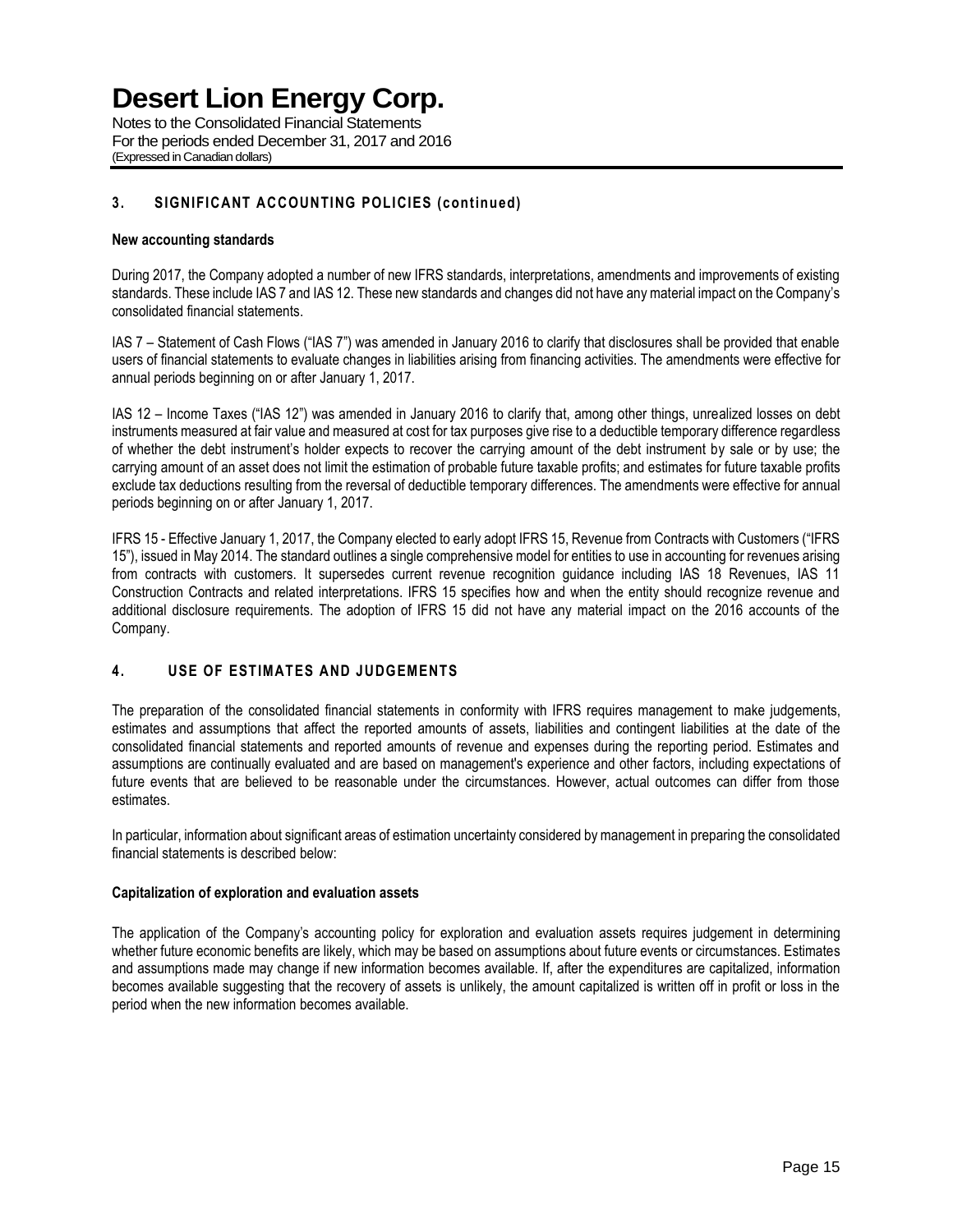Notes to the Consolidated Financial Statements For the periods ended December 31, 2017 and 2016 (Expressed in Canadian dollars)

## **4. USE OF ESTIMATES AND JUDGEMENTS (continued)**

### **Contingencies**

By their nature, contingencies will only be resolved when one or more future events occur or fail to occur. The assessment of contingencies inherently involves the exercise of significant judgement and estimates of the outcome of future events. See Note 19.

### **Fair value of share-based compensation, warrants and derivatives**

In determining the fair value of share-based compensation, warrants and derivatives, pricing models are used that require management to make estimates and assumptions regarding the expected life and market price of its equity instruments, volatility and risk free interest rates.

### **Estimated useful life of property, plant and equipment**

Management estimates the useful lives of property, plant and equipment based on the period during which the assets are expected to be available for use. The amounts and timing of recorded expenses for amortization of property, plant and equipment for any period are affected by these estimated useful lives. The estimates are reviewed at each reporting date and are updated if expectations change as a result of physical wear and tear, technical or commercial obsolescence and legal or other limits to use. It is possible that changes in these factors may cause significant changes in the estimated useful lives of the Company's property, plant and equipment in the future.

### **Assets' carrying values and impairment charges**

The determination of carrying values and impairment charges and their individual assumptions require that management make an estimate based on the best available information at each reporting period. Under situations where management has determined indicators of impairment are present, an impairment assessment will be performed by management whereupon management looks at the higher of recoverable amount or fair value less costs to sell in the case of assets.

#### **Rehabilitation provisions**

The Company records management's best estimate of the present value of the future cash requirements of any rehabilitation obligation as a long-term liability in the period in which the related environmental disturbance occurs based on the net present value of the estimated future costs. This obligation is adjusted at each period end to reflect the passage of time and any changes in the estimated future costs underlying the obligation. In determining this obligation, management must make a number of assumptions about the amount and timing of future cash flows and discount rate to be used. The actual future expenditures may differ from the amounts currently provided if the estimates made are significantly different than actual results or if there are significant changes in environmental and/or regulatory requirements in the future.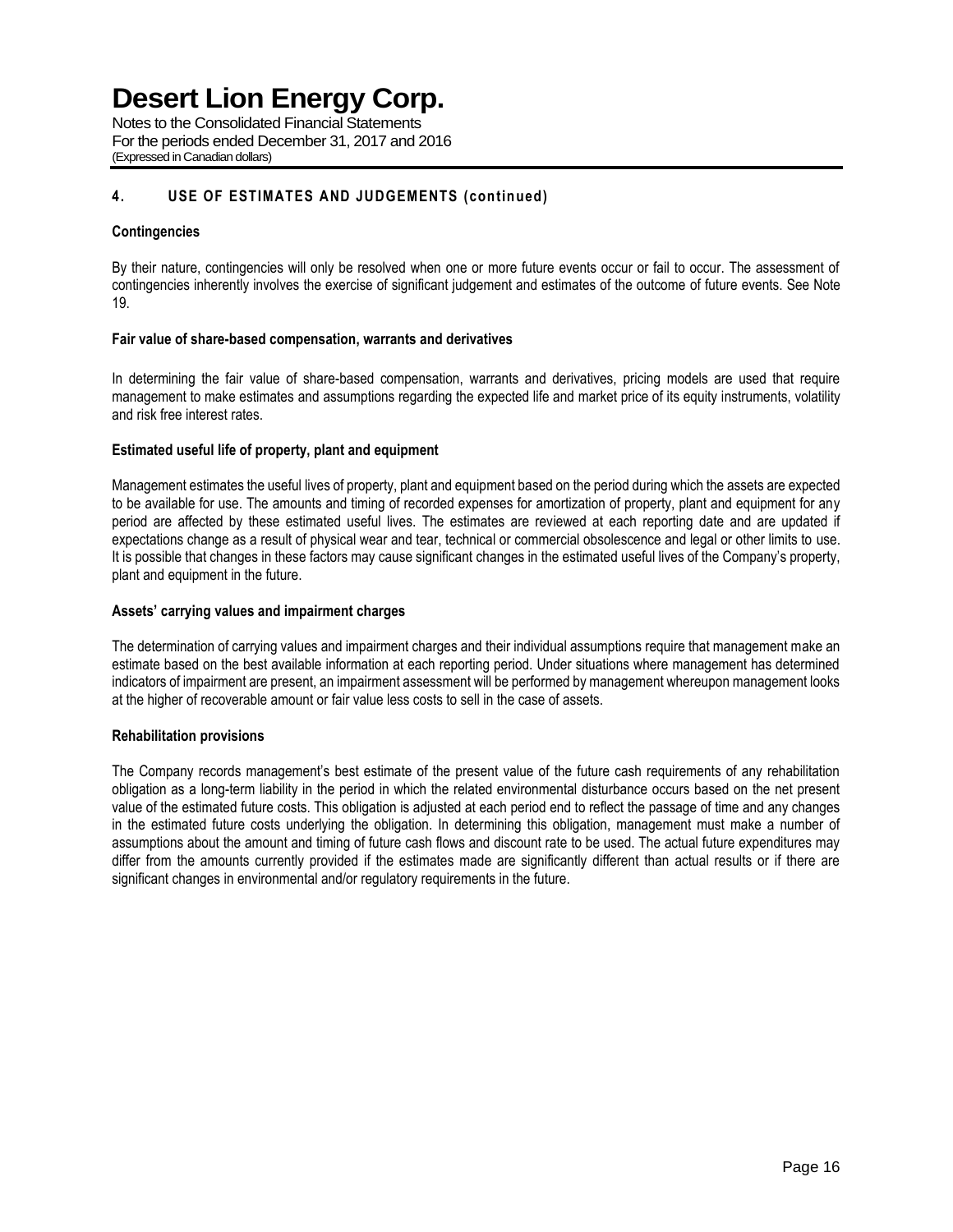Notes to the Consolidated Financial Statements For the periods ended December 31, 2017 and 2016 (Expressed in Canadian dollars)

## **4. USE OF ESTIMATES AND JUDGEMENTS (continued)**

### **Income, value added, withholding and other taxes**

The Company is subject to income, value added, withholding and other taxes. Significant judgement is required in determining the Company's provisions for taxes. There are many transactions and calculations for which the ultimate tax determination is uncertain during the ordinary course of business. The Company recognizes liabilities for anticipated tax audit issues based on estimates of whether additional taxes will be due. The determination of the Company's income, value added, withholding and other tax liabilities requires interpretation of complex laws and regulations. The Company's interpretation of taxation law as applied to transactions and activities may not coincide with the interpretation of the tax authorities. All tax related filings are subject to government audit and potential reassessment subsequent to the financial statement reporting period. Where the final tax outcome of these matters is different from the amounts that were initially recorded, such differences will impact the tax related accruals and deferred income tax provisions in the period in which such determination is made.

### **Operating levels intended by management**

Prior to a mine being capable of operating at levels intended by management, costs incurred are capitalized as part of the costs of the related mining properties and proceeds from mineral sales are offset against costs capitalized. Depletion of capitalized costs for mining properties begins when the mine is capable of operating at levels intended by management. Management considers several factors in determining when a mining property is capable of operating at levels intended by management.

### **Economic recoverability and probability of future economic benefits of exploration and evaluation assets and development costs**

Management has determined that acquisition, development and related costs incurred which have been capitalized are economically recoverable. Management uses several criteria in its assessments of economic recoverability and probability of future economic benefit including geologic and metallurgic information, history of conversion of mineral deposits to proven and probable reserves, scoping and feasibility studies, accessible facilities, existing permits and life of mine plans.

### **5. INCOME TAXES**

#### a) Provision for income taxes

Major items causing the Company's effective income tax rate to differ from the combined Canadian federal and provincial statutory rate of 26.5% (2016 – 26.5%) were as follows:

|                                                      | 2017           | 2016      |
|------------------------------------------------------|----------------|-----------|
|                                                      | \$             | \$        |
| (Loss) before income taxes                           | (10, 147, 600) | (931,159) |
|                                                      |                |           |
| Expected income tax recovery based on statutory rate | (2,689,000)    | (247,000) |
| Adjustment to expected income tax benefit:           |                |           |
| Share-based compensation                             | 137,000        | 79.000    |
| Expenses not deductible for tax purposes             | 606,000        | (2,000)   |
| Other                                                | 100,000        | (60,000)  |
| Change in benefit of tax assets not recognized       | 1,846,000      | 230,000   |
| Deferred income tax provision                        |                |           |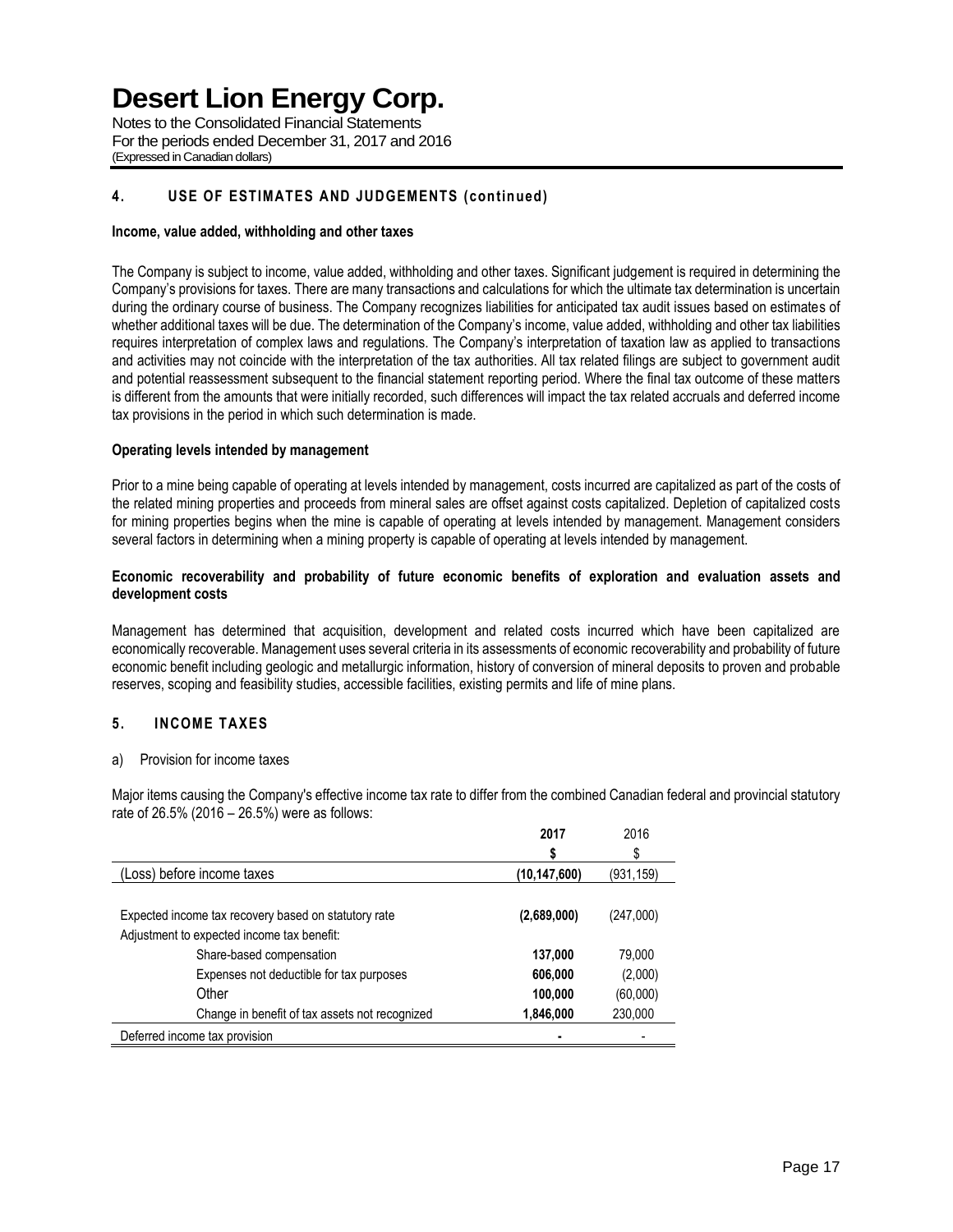Notes to the Consolidated Financial Statements For the periods ended December 31, 2017 and 2016 (Expressed in Canadian dollars)

### **5. INCOME TAXES (continued)**

### b) Deferred income tax

Deferred tax assets have not been recognized in respect of the following deductible temporary differences:

|                                             | 2017      | 2016<br>\$ |
|---------------------------------------------|-----------|------------|
| Non-capital loss carry-forwards (Canada)    | 4.241.000 | 688,000    |
| Non-capital loss carry-forwards (Mauritius) | 12.000    |            |
| Share issue costs (Canada)                  | 1,363,000 | 183.000    |
| Exploration and evaluation assets (Namibia) | 2,223,000 |            |
| Total                                       | 7,839,000 | 871,000    |

Deferred tax assets have not been recognized in respect of these items because it is not probable that future taxable profit will be available against which the Company can use the benefits. As at December 31, 2017, the Company had estimated non-capital losses for Canadian of approximately \$4,241,000 available to use against future taxable income. The non-capital losses expire between 2036 to 2037. As at December 31, 2017, the Company had estimated non-capital losses for Mauritius of approximately \$12,000 available to use against future taxable income. The non-capital losses expire in 2022.

### **6. AMOUNTS RECEIVABLE**

The amounts receivable consists of amounts from the Government of Canada for Harmonized Goods and Services Taxes (HST) and from the Government of Namibia for Value Added Taxes (VAT).

|                           | 2017    | 2016   |
|---------------------------|---------|--------|
| Government of Canada HST  | 163,228 | 31,973 |
| Government of Namibia VAT | 619,589 | -      |
| Total                     | 782,817 | 31,973 |

### **7. EXPLORATION AND EVALUATION ASSETS AND EXPENDITURES**

On March 20, 2017, the Company closed an acquisition to acquire 80% of the outstanding shares of !HUNI-/URIB Investments (Pty) Ltd ("Huni"), subsequently renamed Desert Lion Energy (Pty) Ltd. which at the time of acquisition held a 100% interest in 8 mining claims comprising the Rubicon lithium property in Namibia (the "Mining Claims") and exclusive prospecting license 5439 ("EPL"), which comprises the surrounding 301km<sup>2</sup> prospecting area. Total cash consideration paid to acquire Huni was US\$1,700,000 (\$2,272,471). This amount has been capitalized in the Consolidated Statement of Financial Position as exploration and evaluation assets. The acquisition of the Huni shares has been determined to be an asset acquisition.

In addition to the cash consideration, as part of the share purchase and sale agreement, the Company committed to issue the Huni Vendors on successful closing of a reverse take-over transaction 545,451 of its common shares valued at \$1.82 per share or \$1,000,000 in aggregate (\$200,000 worth of common shares to each Huni Vendor). As the triggering event required for the contingent consideration to be issued subsequently has not taken place as December 31, 2017, no amounts have been recorded in these consolidated financial statements.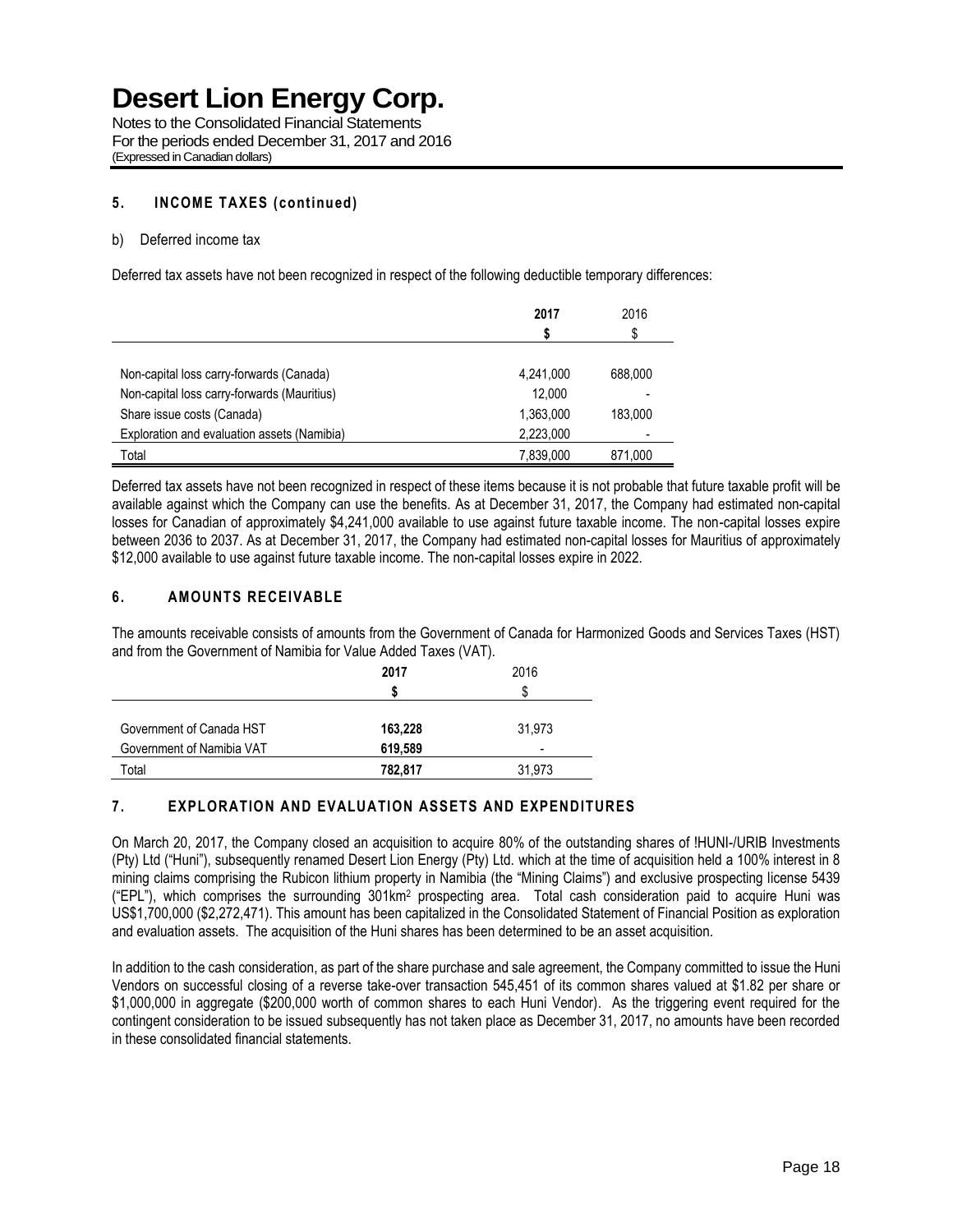Notes to the Consolidated Financial Statements For the periods ended December 31, 2017 and 2016 (Expressed in Canadian dollars)

## **7. EXPLORATION AND EVALUATION ASSETS AND EXPENDITURES (continued)**

An additional \$500,000 (\$100,000 to each Huni Vendor) worth of common shares of the Company are to be issued to the Huni Vendors, in the event that a mining license is granted to Huni, at an issue price equal to the closing price of the Company on the date the mining license is granted. As the triggering event required for the contingent consideration to be issued has not taken place, no amounts have been recorded in relation to the contingent consideration in these consolidated financial statements.

The purchase price consideration for the Huni shares was allocated as follows:

|                                                                                          | Fair value |                        |
|------------------------------------------------------------------------------------------|------------|------------------------|
| Exploration and evaluation assets<br>Less: portion allocated to non-controlling interest | S          | 3,064,613<br>(568,098) |
| Total consideration                                                                      | S          | 2,496,515              |
|                                                                                          |            |                        |
| Consideration:                                                                           |            |                        |
| Cash consideration                                                                       | S          | 2.272.471              |
| Transaction cost                                                                         |            | 224.044                |
| Total consideration                                                                      | S          | 2.496.515              |

On December 16, 2017, the Company completed the purchase and sale of the Helikon mining interests for ZAR 21 million (\$2,131,710). The purchase and sale was completed via an irrevocable surrender by the Helikon vendors of the Helikon mining interests back to the Government of Namibia with the legal effect that such Helikon mining interests were then subsumed and form part of the existing 301 km2 EPL 5439 which is held by the Company.

The total exploration and evaluation assets as at December 31, 2017 is as follows:

| Mining claims of Rubicon | 3.064.613 |
|--------------------------|-----------|
| Mining claims of Helikon | 2.131.710 |
|                          | 5,196,323 |

Exploration and evaluation expenditures for the periods were as follows:

|                                               | Dec 31, 2017 |           | Dec 31, 2016 |         |
|-----------------------------------------------|--------------|-----------|--------------|---------|
| <b>Description</b>                            |              |           |              |         |
| Camp and support                              | \$           | 474.672   | \$           |         |
| Consulting and technical                      |              | 739,124   |              | 191,519 |
| Drilling and assay                            |              | 2,724,501 |              |         |
| Environmental permitting                      |              | 215,648   |              |         |
| Preliminary economic assessment               |              | 906,936   |              |         |
| Legal                                         |              | 41,930    |              |         |
| Field office and administration               |              | 56,907    |              | 19,493  |
| Resource report                               |              | 239,804   |              | 19,984  |
| Travel                                        |              | 270,741   |              | 80,315  |
| Total exploration and evaluation expenditures | S            | 5,670,263 | \$           | 311,311 |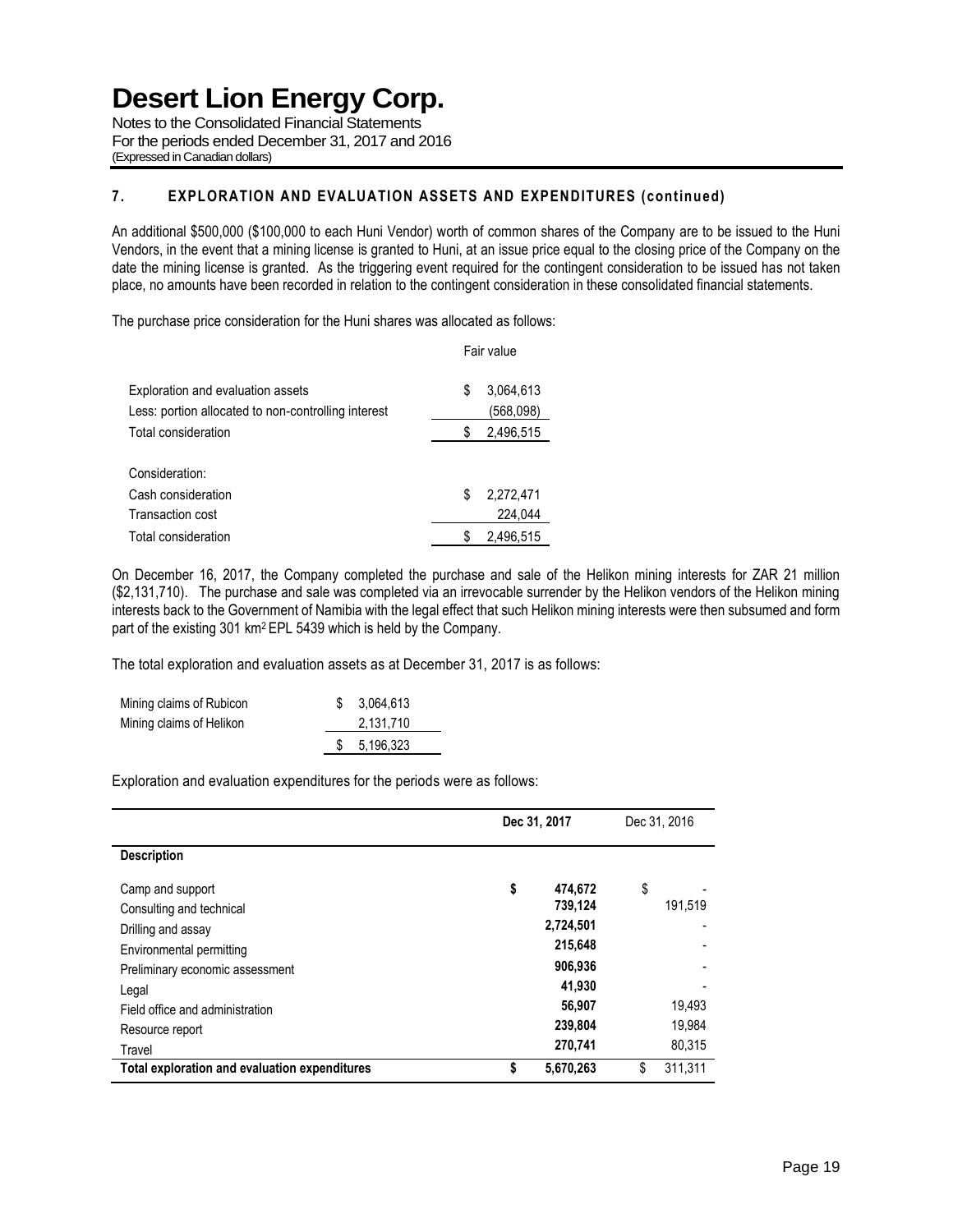Notes to the Consolidated Financial Statements For the periods ended December 31, 2017 and 2016 (Expressed in Canadian dollars)

## **8. PROPERTY, PLANT AND EQUIPMENT**

For the year ended December 31, 2017, the Company purchased the following assets to be used on the Rubicon lithium project:

|                                                                                | <b>Vehicles</b> | <b>Computers</b><br>and<br>equipment | <b>Furniture</b> | <b>Building and</b><br><b>Infrastructure</b> | <b>Mine Development</b><br>Asset | Total       |
|--------------------------------------------------------------------------------|-----------------|--------------------------------------|------------------|----------------------------------------------|----------------------------------|-------------|
| Cost as at December 31, 2016<br>Additions                                      | 220,443         | S<br>199.876                         | S<br>24.356      | S<br>340.559                                 | S<br>1.799.660                   | 2,584,894   |
| Cost as at December 31, 2017                                                   | \$220.443       | \$199,876                            | \$24,356         | 340.559                                      | 1.799.660<br>S                   | \$2,584,894 |
| Depreciation as at December 31, 2016                                           |                 |                                      |                  |                                              |                                  |             |
| Charge for the period                                                          | (15,975)        | (8,716)                              | (1, 353)         |                                              |                                  | (26, 044)   |
| Depreciation as at December 31, 2017<br>Net book value as at December 31, 2016 | \$ (15, 975)    | (8,716)                              | \$(1,353)        |                                              | $\blacksquare$                   | (26, 044)   |
| Net book value as at December 31, 2017                                         | \$204.468       | \$191,160                            | \$23,003         | 340,559                                      | 1,799,660                        | \$2,558,850 |

As at December 31, 2017, the carrying value of the property, plant and equipment is comprised of \$2,558,850 in Namibia (2016 - \$nil).

## **9. TRADE PAYABLES AND ACCRUED LIABLITIES**

Trade payables and accruals are non-interest bearing and are expected to be settled on 30 to 60-day terms. There is \$15,094 of withholding tax in trade payables as at December 31, 2017 and \$nil as at December 31, 2016.

### **10. OFFTAKE PREPAYMENT LIABILITY AND OPTION LIABILITY**

The Company and Jiangxi Jinhui Lithium Co Ltd. ("Jinhui"), a private arm's length Chinese corporation, signed an offtake agreement dated November 6, 2017 and subsequently amended on February 13, 2018 (the "Jinhui Lithium Offtake Agreement"). The effective date of the Jinhui Lithium offtake agreement was November 16, 2017, being the date of receipt by the Company of a prepayment in the amount of US\$4.5 million (\$5,021,513) (the "Deposit").

The Jinhui Lithium Offtake Agreement provides for the sale by the Company to Jinhui of the material (as defined below) located in the stockpile at the Company's Rubicon lithium project in Namibia.

The material consists of the following: (i) the lepidolite minerals containing 1.7% lithium oxide and the 200kt of lepidolite minerals containing 1.7% lithium oxide; and (ii) the lepidolite minerals containing 3.5% lithium oxide and 50kt of lepidolite minerals containing 3.5% lithium oxide. The purchase price for the materials is determined as of the first day of each month, for that month, calculated as a percentage of the previous 30 day moving average price of 99.5% lithium carbonate as published by Asian Metals. The percentage of the benchmark is determined by the average lithium oxide and tantalum content of the material.

The deposit depletes throughout the term by an adjustment to the purchase price, using a depletion factor of US\$40.00 per tonne. Payments of the purchase price are to be collateralized by the delivery by Jinhui to the Company of irrevocable and unconditional letters of credit drawable on a major international bank with no less than an A rating.

The term of the Jinhui Lithium Offtake Agreement began on November 16, 2017 and ends on the earlier of 60 months following such date and the date that is 15 business days after all material has been loaded on to the vessel nominated by Jinhui; and has been paid for by Jinhui.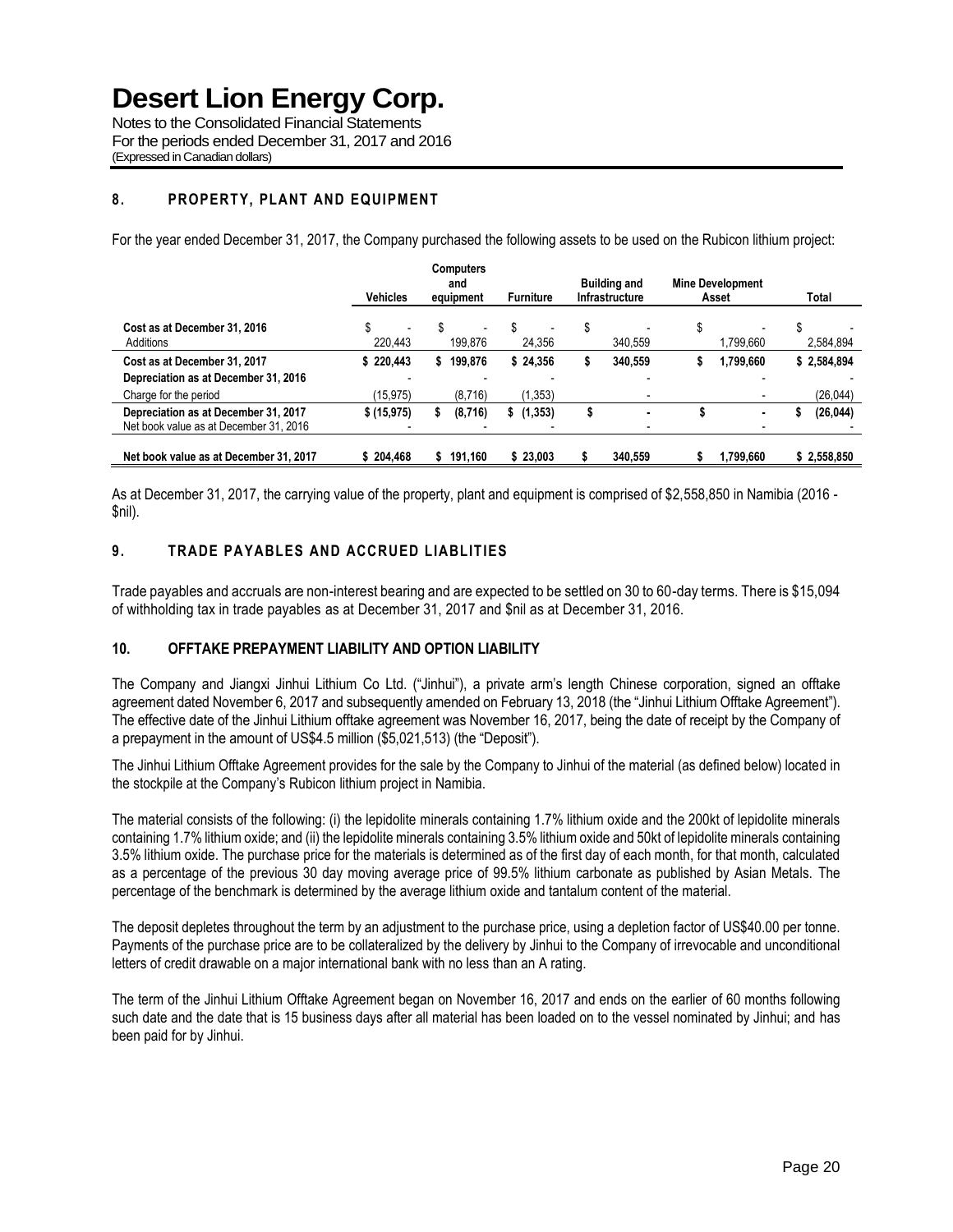Notes to the Consolidated Financial Statements For the periods ended December 31, 2017 and 2016 (Expressed in Canadian dollars)

## **10. OFFTAKE PREPAYMENT LIABILITY AND OPTION LIABILITY (continued)**

If the Company has not delivered the first shipment of material as defined in the agreement on or before April 16, 2018, the Deposit shall become due and owing by the Company to Jinhui, together with interest thereon at the rate of 10% per annum and Jinhui shall be entitled to terminate the Jinhui Lithium Offtake Agreement. As part of the February 13, 2018 amendment to extend the first shipment date from March 16, 2018 to April 16, 2018, the Company agreed to a US\$37,500 interest deduction from the first shipment purchase price payable.

If the Company has delivered the first shipment of material on or before the deadline date, then Jinhui shall have a period of 60 days to send a written notice that it elects to subscribe for an amount of common shares of the Company that after such subscription equals 15% of the issued shares, in consideration of the payment of \$13.0 million.

This option represents an embedded derivative. At the date of issue, the fair value of the embedded derivative was estimated at \$798,000 using the Black-Scholes model with the following assumptions: risk free rate of return 1.05%, expected volatility 59%, life 0.52 years, and expected dividend yield of nil. As at December 31, 2017, the fair value of the embedded derivative was estimated at \$1,769,000 using the Black-Scholes model with the following assumptions: risk free rate of return 1.05%, expected volatility 69%, life 0.37 years, and expected dividend yield of nil.

The offtake prepayment liability was initially recorded as \$4,847,250, being the residual value after allocating the estimated fair value of the embedded derivative. The offtake prepayment liability is subsequently measured on an amortized cost basis using the effective interest method over the expected life. The effective interest rate was estimated to be approximately 21%. During 2017, \$174,263 was recorded as accretion expense related to the offtake prepayment liability and recorded to mine development asset within property, plant and equipment.

### **11. LOANS PAYABLE**

|                                                            | December 31, 2017 |                                                      | December 31, 2016 |                  |  |
|------------------------------------------------------------|-------------------|------------------------------------------------------|-------------------|------------------|--|
| PJM Professional Corporation<br>Forbes and Manhattan, Inc. |                   | $\overline{\phantom{0}}$<br>$\overline{\phantom{0}}$ |                   | 40.263<br>48,346 |  |
| <b>Total loans payable</b>                                 |                   |                                                      |                   | 88.609           |  |

On August 22, 2016 and September 7, 2016, the Company entered into loan agreements with Stetson Oil & Gas Ltd. ("Stetson"). The principal amount of each loan was US\$35,000 for a total of US\$70,000 (\$91,819) and both bore interest of 8% per year. The loans, including interest accrued of \$302, were repaid on August 31, 2016 and September 30, 2016.

On August 29, 2016, the Company entered into a loan agreement with Forbes and Manhattan, Inc. ("Forbes"). Pursuant to the terms of the loan, Forbes agreed to lend the Company US\$35,054 at an interest rate of 8% per year. The principal would become due and payable on December 31, 2016. On December 31, 2016, the loan agreement was amended to extend the maturity date to become due and payable on the date on which the common shares of the Company are listed and commence trading on any public stock exchange. On September 22, 2017, the entire loan balance and accrued interest was repaid to Forbes in the amount of US\$38,160 or \$47,624 through the unit offering. See Note 12.

On December 1, 2016, the Company received a loan of \$40,000 from PJM Professional Corporation, a company wholly owned by Mr. Peter McCague, a director of the Company, at an interest rate of 8% per year. The loan was due and payable on the earlier of March 31, 2017 and the date on which the Company closes a financing for gross proceeds in excess of \$1,000,000. On February 14, 2017, the Company received an additional loan of \$20,000 from PJM Professional Corporation with the same terms. On March 15, 2017, the entire loan balance and accrued interest was repaid to PJM Professional Corporation in the amount of \$61,236.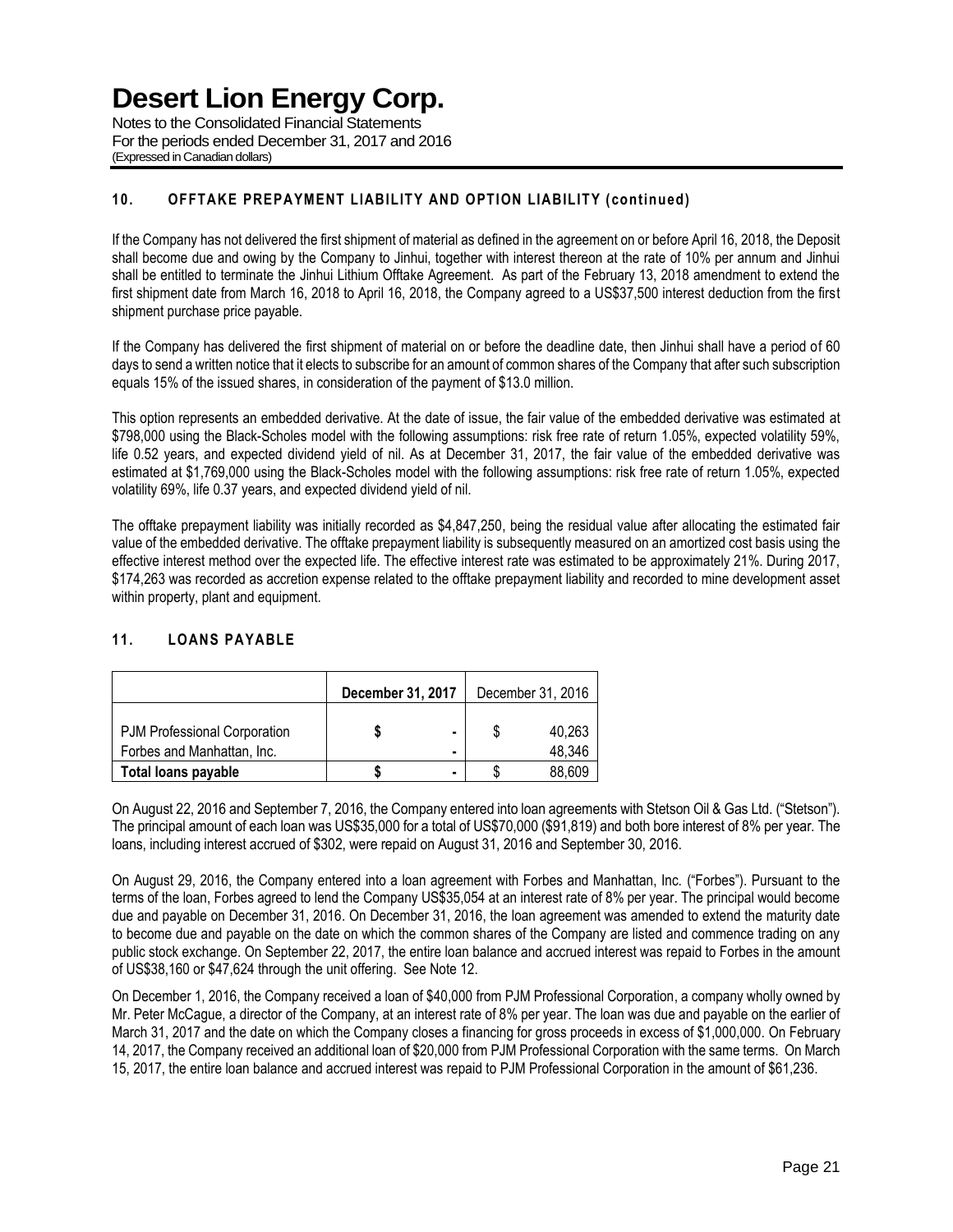Notes to the Consolidated Financial Statements For the periods ended December 31, 2017 and 2016 (Expressed in Canadian dollars)

### **11. LOANS PAYABLE (continued)**

On July 11, 2017, the Company received a loan of \$440,000 including finance fees from Aberdeen International Inc. with a maturity of 45 days. The loan was extended for an additional 45 days for a fee of \$40,000. On August 22, 2017, the Company obtained a further \$440,000 loan including finance fees from the same lender. A total of \$920,000 outstanding loan balance (including extension and finance fees) was settled in shares as part of the September 22, 2017 unit offering described in Note 12.

### **12. SHARE CAPITAL**

### (a) Authorized

Unlimited number of common shares without par value (issued – 39,257,290) Unlimited number of preference shares without par values (issued – nil).

### (b) Common shares

On June 23, 2017, the Company performed a reverse stock split of 2:1. All share, option, and warrant related amounts have been retroactively restated in these consolidated financial statements to reflect this share consolidation.

Common share transactions for the periods ended December 31, 2017 and 2016 are as follows:

|                                 | Number of<br>common shares | Stated value \$ |
|---------------------------------|----------------------------|-----------------|
| Balance as of June 17, 2016     |                            |                 |
| Private placements              | 25,225,000                 | 3,123,750       |
| <b>Broker shares</b>            | 775,000                    | 38,750          |
| Share issue costs               |                            | (418, 970)      |
| Balance as of December 31, 2016 | 26,000,000                 | 2,743,530       |
| Exercise of options             | 86,207                     | 78,455          |
| Private placements              | 13,171,083                 | 12,459,376      |
| Share issue costs               |                            | (2, 115, 661)   |
| Balance as of December 31, 2017 | 39,257,290                 | 13,165,700      |
|                                 |                            |                 |

On June 28, 2016, the Company issued 6,250,000 common shares at a deemed price of \$nil for gross proceeds of \$nil.

On September 22, 2016, the Company completed a private placement financing for 5,475,000 common shares at a price of \$0.05 per share for gross proceeds of \$273,750. In connection with the financing, the Company issued 775,000 broker shares with a value of \$38,750, based on the value of shares in the private placement, and granted 500,000 broker warrants with a value of \$16,420.

On October 5, 6 and 21, 2016, the Company closed private placement financings for an aggregate of 13,000,000 common shares at a price of \$0.20 per share for gross proceeds of \$2,600,000. In connection with the financings, the Company paid \$228,150 in share issue costs and granted 1,040,000 broker warrants with a value of \$135,650.

On December 8, 2016, the Company closed a private placement financing for 500,000 common shares at a price of \$0.50 per share for gross proceeds of \$250,000.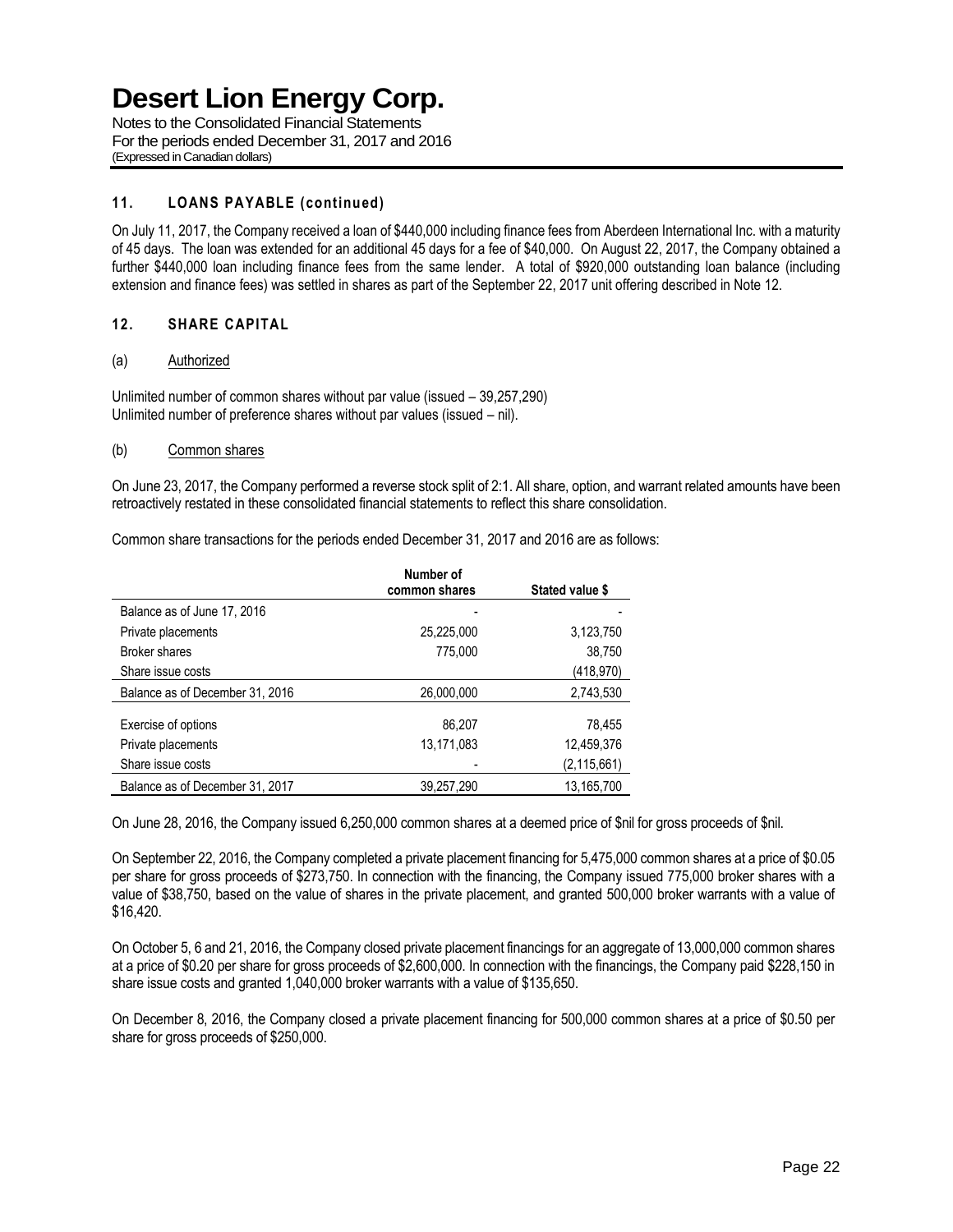Notes to the Consolidated Financial Statements For the periods ended December 31, 2017 and 2016 (Expressed in Canadian dollars)

### **12. SHARE CAPITAL (continued)**

On March 20, 2017, the Company completed a private placement financing for 3,899,655 common shares at a price of US\$0.38 (\$0.50) per share for gross proceeds of US\$1,481,850 (\$1,949,828). In connection with the financing, the Company issued 272,976 broker warrants with a value of \$79,080 (see Note 13).

On March 28, 2017, the Company closed private placement financings for 3,298,260 common shares at a price of US\$0.38 (\$0.50) per share for gross proceeds of US\$1,253,339 (\$1,649,130). In connection with the financings, the Company granted 230,878 broker warrants with a value of \$66,540 (see Note 13).

On September 1, 2017, 86,207 options were exercised at \$0.50 per common share.

On September 22, 2017, the Company completed a private placement (the "unit offering") of an aggregate of 3,379,185 units at a price of \$1.82 per unit for gross proceeds of \$6,150,119. Each unit is comprised of one common share and three-quarters of one common share purchase warrant. Each whole warrant is exercisable to acquire one common share at a price of \$2.28 until the date that is 24 months following closing of the unit offering (see Note 13). In connection with the unit offering, the Company agreed to pay certain finders a cash commission equal to 6% of the gross proceeds raised from the sale of the units to subscribers referred to the Company by such finder. In addition, certain finders received compensation warrants ("unit compensation warrants") equal to 6% of the units sold to subscribers referred to the Company by the finder pursuant to the unit offering. Each unit compensation warrant entitles the holder thereof to acquire one and three-quarters of a warrant with some warrants at a price of \$1.82 and others at \$2.28 until the date that is 24 months following closing of this unit offering. 129,651 compensation warrants with a value of \$72,993 were granted with an exercise price of \$1.82 and 97,236 compensation warrants with a value of \$53,501 were granted with an exercise price of \$2.28. A total of 184,066 units were subscribed for by directors of the Company.

On October 10, 2017, the Company completed a private placement of an aggregate of 964,588 units at a price of \$1.82 per unit for gross proceeds of \$1,755,550. Each unit is comprised of one common share and three-quarters of one common share purchase warrant. Each whole warrant is exercisable to acquire one common share at a price of \$2.28 until the date that is 24 months following closing of the unit offering (see Note 13). In connection with the unit offering, the Company agreed to pay certain finders a cash commission equal to 6% of the gross proceeds raised from the sale of the units to subscribers referred to the Company by such finder. In addition, certain finders received compensation warrants equal to 6% of the units sold to subscribers referred to the Company by the finder pursuant to the unit offering. Each unit compensation warrant entitles the holder thereof to acquire one and three-quarters of a warrant with some warrants at a price of \$1.82 and others at \$2.28 until the date that is 24 months following closing of this unit offering. 57,866 compensation warrants with a value of \$35,564 were granted with an exercise price of \$1.82 and 43,400 compensation warrants with a value of \$23,161 were granted with an exercise price of \$2.28.

On November 29, 2017, the Company completed a private placement of an aggregate of 677,584 units at a price of \$1.82 per unit for gross proceeds of \$1,233,202. Each unit is comprised of one common share and three-quarters of one common share purchase warrant. Each whole warrant is exercisable to acquire one common share at a price of \$2.28 until the date that is 24 months following closing of the unit offering (see Note 13). In connection with the unit offering, the Company agreed to pay certain finders a cash commission equal to 6% of the gross proceeds raised from the sale of the units to subscribers referred to the Company by such finder. In addition, certain finders received compensation warrants equal to 6% of the units sold to subscribers referred to the Company by the finder pursuant to the unit offering. Each unit compensation warrant entitles the holder thereof to acquire one and three-quarters of a warrant with some warrants at a price of \$1.82 and others at \$2.28 until the date that is 24 months following closing of this unit offering. 33,549 compensation warrants with a value of \$16,866 were granted with an exercise price of \$1.82 and 25,161 compensation warrants with a value of \$10,175 were granted with an exercise price of \$2.28.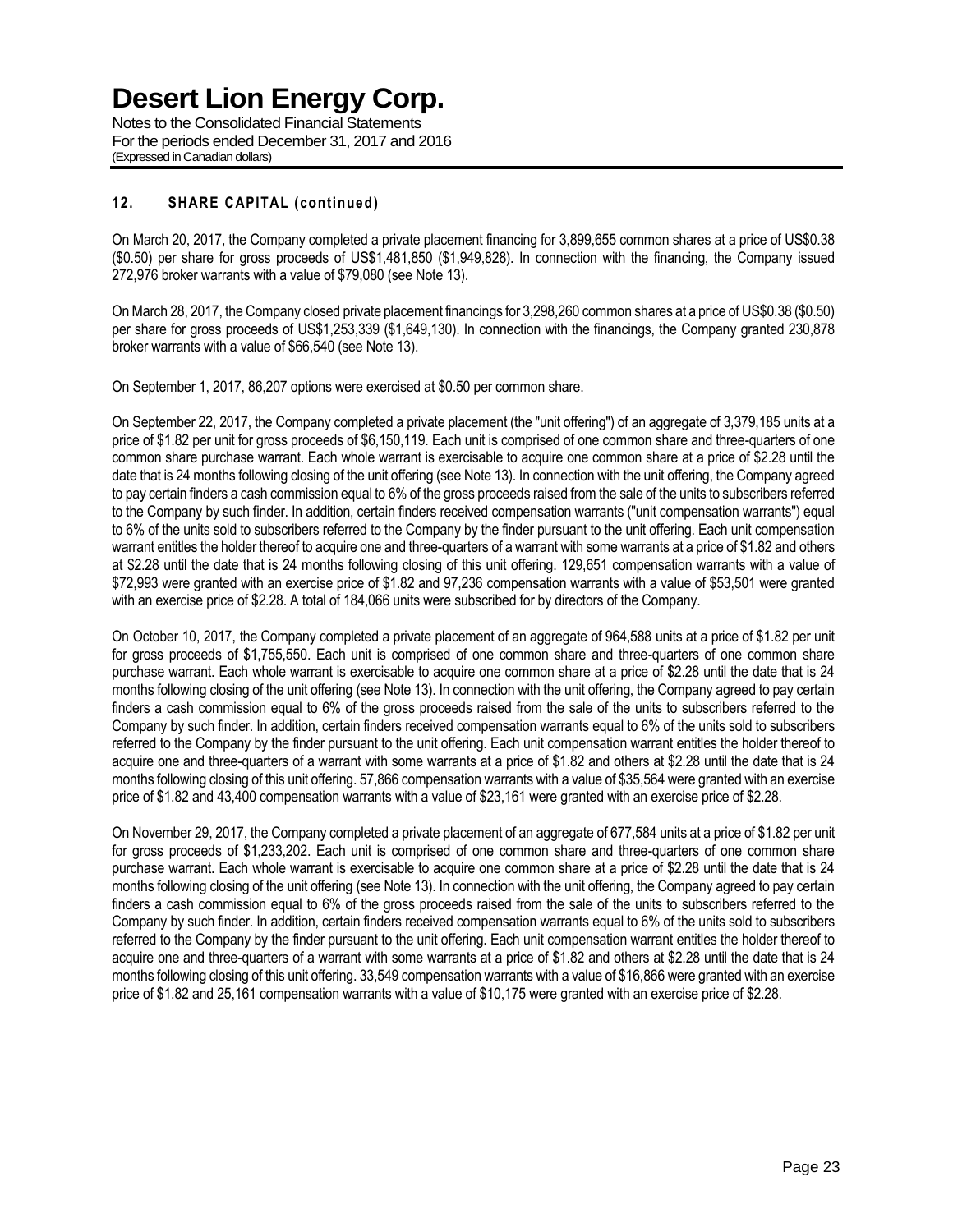Notes to the Consolidated Financial Statements For the periods ended December 31, 2017 and 2016 (Expressed in Canadian dollars)

## **12. SHARE CAPITAL (continued)**

On December 6, 2017, the Company completed a private placement of an aggregate of 274,725 units at a price of \$1.82 per unit for gross proceeds of \$499,999. Each unit is comprised of one common share and three-quarters of one common share purchase warrant. Each whole warrant is exercisable to acquire one common share at a price of \$2.28 until the date that is 24 months following closing of the unit offering (see Note 13). In connection with the unit offering, the Company agreed to pay a certain finder a cash commission equal to 6% of the gross proceeds raised from the sale of the units to the subscriber referred to the Company by such finder. In addition, the finder received compensation warrants equal to 6% of the units sold to the subscriber referred to the Company by the finder pursuant to the unit offering. Each unit compensation warrant entitles the holder thereof to acquire one and three-quarters of a warrant with some warrants at a price of \$1.82 and others at \$2.28 until the date that is 24 months following closing of this unit offering. 16,483 compensation warrants with a value of \$8,150 were granted with an exercise price of \$1.82 and 12,362 compensation warrants with a value of \$4,875 were granted with an exercise price of \$2.28.

On December 29, 2017, the Company completed a private placement of an aggregate of 677,086 units at a price of \$1.82 per unit for gross proceeds of \$1,232,296. Each unit is comprised of one common share and three-quarters of one common share purchase warrant. Each whole warrant is exercisable to acquire one common share at a price of \$2.28 until the date that is 24 months following closing of the unit offering (see Note 13). In connection with the unit offering, the Company agreed to pay certain finders a cash commission equal to 6% of the gross proceeds raised from the sale of the units to subscribers referred to the Company by such finder. In addition, certain finders received compensation warrants equal to 6% of the units sold to subscribers referred to the Company by the finder pursuant to the unit offering. Each compensation warrant entitles the holder thereof to acquire one and three-quarters of a warrant with some warrants at a price of \$1.82 and others at \$2.28 until the date that is 24 months following closing of this unit offering. 22,419 compensation warrants with a value of \$14,345 were granted with an exercise price of \$1.82 and 16,814 compensation warrants with a value of \$8,886 were granted with an exercise price of \$2.28.

During December 2017, the Company completed multiple brokered private placements and issued an aggregate of 5,401,207 Subscription Receipts for total gross proceeds of \$9,830,197. On December 13, 2017, the Company completed a subscription of an aggregate of 3,075,408 Subscription Receipts at a price of \$1.82 per Subscription Receipt for gross proceeds of \$5,597,243. On December 22, 2017, the Company completed a non-brokered private placement of 1,504,395 Subscription Receipts to raise gross proceeds of \$2,737,999. On December 29, 2017, the Company completed a non-brokered private placement of 821,404 Subscription Receipts to raise gross proceeds of \$1,494,955. The Subscription Receipt proceeds of \$9,830,197 was released to the Company on February 22, 2018 on closing of the business combination with Camex (see note 20). Each Subscription Receipt was converted into one Desert Lion Share and one-quarter of one common share purchase warrant of Desert Lion (each whole warrant, a "SR Warrant"). Each SR Warrant is exercisable to acquire one Desert Lion share at a price of \$2.28 for a period of 24 months following closing of the offering. A total of 307,294 compensation warrants with a value of \$157,204 were granted with an exercise price of \$1.82 and 76,821 compensation warrants with a value of \$31,898 were granted with an exercise price of \$2.28.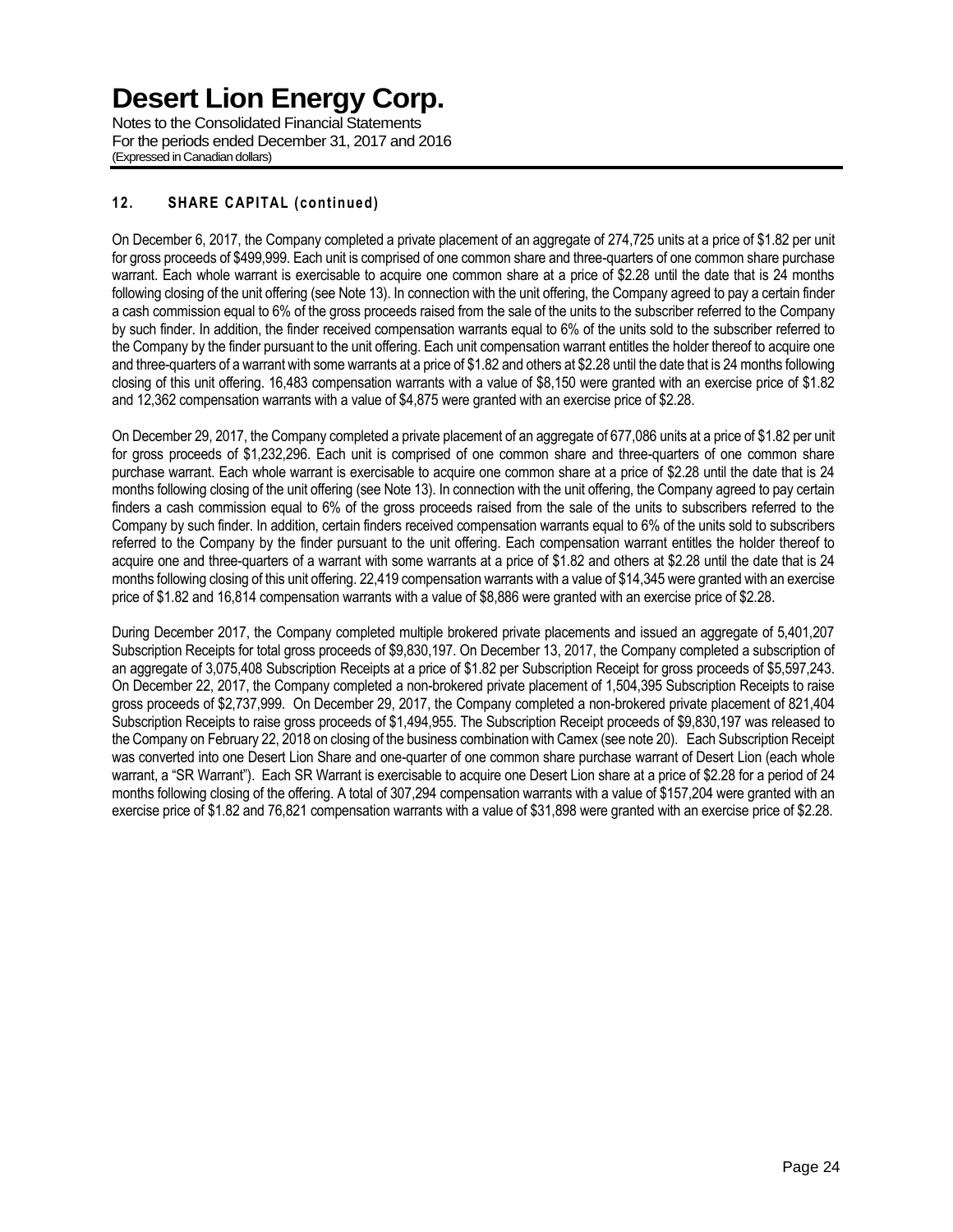Notes to the Consolidated Financial Statements For the periods ended December 31, 2017 and 2016 (Expressed in Canadian dollars)

### **13. WARRANTS**

At December 31, 2017, outstanding warrants to acquire common shares of the Company were as follows:

| <b>Exercise</b><br>Price | <b>Number</b><br>Outstanding | <b>Grant Date</b> | <b>Expiry Date</b> | <b>Grant Date</b><br>estimated<br><b>Fair Value</b><br>Vested | <b>Expected</b><br>Volatility | <b>Expected</b><br>life years | Remaining<br>life in years | <b>Expected</b><br>dividend<br>yield | <b>Risk-free</b><br>interest<br>rate |
|--------------------------|------------------------------|-------------------|--------------------|---------------------------------------------------------------|-------------------------------|-------------------------------|----------------------------|--------------------------------------|--------------------------------------|
| \$                       |                              |                   |                    | \$                                                            |                               |                               |                            |                                      |                                      |
| 0.05                     | 500,000                      | 22-Sep-16         | 22-Sep-18          | 16,420                                                        | 133.5%                        | 2.00                          | 0.73                       | 0%                                   | 0.57%                                |
| 0.20                     | 928,000                      | 6-Oct-16          | 6-Oct-18           | 121,190                                                       | 132.4%                        | 2.00                          | 0.76                       | $0\%$                                | 0.58%                                |
| 0.20                     | 112,000                      | 21-Oct-16         | 21-Oct-18          | 14,460                                                        | 130.4%                        | 2.00                          | 0.81                       | $0\%$                                | 0.52%                                |
| 0.50                     | 272,976                      | 20-Mar-17         | 20-Mar-19          | 79,080                                                        | 113.1%                        | 2.00                          | 1.22                       | $0\%$                                | 0.79%                                |
| 0.50                     | 230,878                      | 28-Mar-17         | 28-Mar-19          | 66,540                                                        | 112.4%                        | 2.00                          | 1.24                       | $0\%$                                | 0.74%                                |
| 2.28                     | 2,534,390                    | 22-Sep-17         | 22-Sep-19          | 1,182,716                                                     | 81.2%                         | 2.00                          | 1.73                       | $0\%$                                | 1.59%                                |
| 1.82                     | 129,651                      | 22-Sep-17         | 22-Sep-19          | 72,993                                                        | 81.2%                         | 2.00                          | 1.73                       | $0\%$                                | 1.59%                                |
| 2.28                     | 97,236                       | 22-Sep-17         | 22-Sep-19          | 53,501                                                        | 81.2%                         | 2.00                          | 1.73                       | $0\%$                                | 1.59%                                |
| 2.28                     | 723,441                      | 10-Oct-17         | 10-Oct-19          | 321,467                                                       | 76.6%                         | 2.00                          | 1.78                       | $0\%$                                | 1.55%                                |
| 1.82                     | 57,866                       | 10-Oct-17         | 10-Oct-19          | 35,564                                                        | 76.6%                         | 2.00                          | 1.78                       | $0\%$                                | 1.55%                                |
| 2.28                     | 43,400                       | 10-Oct-17         | 10-Oct-19          | 23,161                                                        | 76.6%                         | 2.00                          | 1.78                       | 0%                                   | 1.55%                                |
| 2.28                     | 508,188                      | 29-Nov-17         | 29-Nov-19          | 210,051                                                       | 70.4%                         | 2.00                          | 1.91                       | $0\%$                                | 1.42%                                |
| 1.82                     | 33,549                       | 29-Nov-17         | 29-Nov-19          | 16,866                                                        | 70.4%                         | 2.00                          | 1.91                       | $0\%$                                | 1.42%                                |
| 2.28                     | 25,161                       | 29-Nov-17         | 29-Nov-19          | 10,175                                                        | 70.4%                         | 2.00                          | 1.91                       | $0\%$                                | 1.42%                                |
| 2.28                     | 206,043                      | 6-Dec-17          | 6-Dec-19           | 82,417                                                        | 68.4%                         | 2.00                          | 1.93                       | $0\%$                                | 1.54%                                |
| 1.82                     | 16,483                       | 6-Dec-17          | 6-Dec-19           | 8,150                                                         | 68.4%                         | 2.00                          | 1.93                       | $0\%$                                | 1.54%                                |
| 2.28                     | 12,362                       | 6-Dec-17          | 6-Dec-19           | 4,875                                                         | 68.4%                         | 2.00                          | 1.93                       | $0\%$                                | 1.54%                                |
| 1.82                     | 184,524                      | 13-Dec-17         | 13-Dec-19          | 93,774                                                        | 73.9%                         | 2.00                          | 1.95                       | $0\%$                                | 1.52%                                |
| 2.28                     | 46,130                       | 13-Dec-17         | 13-Dec-19          | 18,993                                                        | 73.9%                         | 2.00                          | 1.95                       | $0\%$                                | 1.52%                                |
| 1.82                     | 73,487                       | 22-Dec-17         | 13-Dec-19          | 37,450                                                        | 73.1%                         | 2.00                          | 1.95                       | 0%                                   | 1.68%                                |
| 2.28                     | 18,371                       | 22-Dec-17         | 13-Dec-19          | 7,588                                                         | 73.1%                         | 2.00                          | 1.95                       | $0\%$                                | 1.68%                                |
| 1.82                     | 49,283                       | 29-Dec-17         | 13-Dec-19          | 25,980                                                        | 73.1%                         | 2.00                          | 1.95                       | 0%                                   | 1.69%                                |
| 2.28                     | 12,320                       | 29-Dec-17         | 13-Dec-19          | 5,317                                                         | 73.1%                         | 2.00                          | 1.95                       | $0\%$                                | 1.69%                                |
| 2.28                     | 507,814                      | 29-Dec-17         | 29-Dec-19          | 214,098                                                       | 73.1%                         | 2.00                          | 1.99                       | $0\%$                                | 1.69%                                |
| 1.82                     | 22,419                       | 29-Dec-17         | 29-Dec-19          | 14,345                                                        | 73.1%                         | 2.00                          | 1.99                       | $0\%$                                | 1.69%                                |
| 2.28                     | 16,814                       | 29-Dec-17         | 29-Dec-19          | 8,886                                                         | 73.1%                         | 2.00                          | 1.99                       | $0\%$                                | 1.69%                                |
| 1.68                     | 7,362,786                    |                   |                    | 2.746.057                                                     |                               |                               | 1.55                       |                                      |                                      |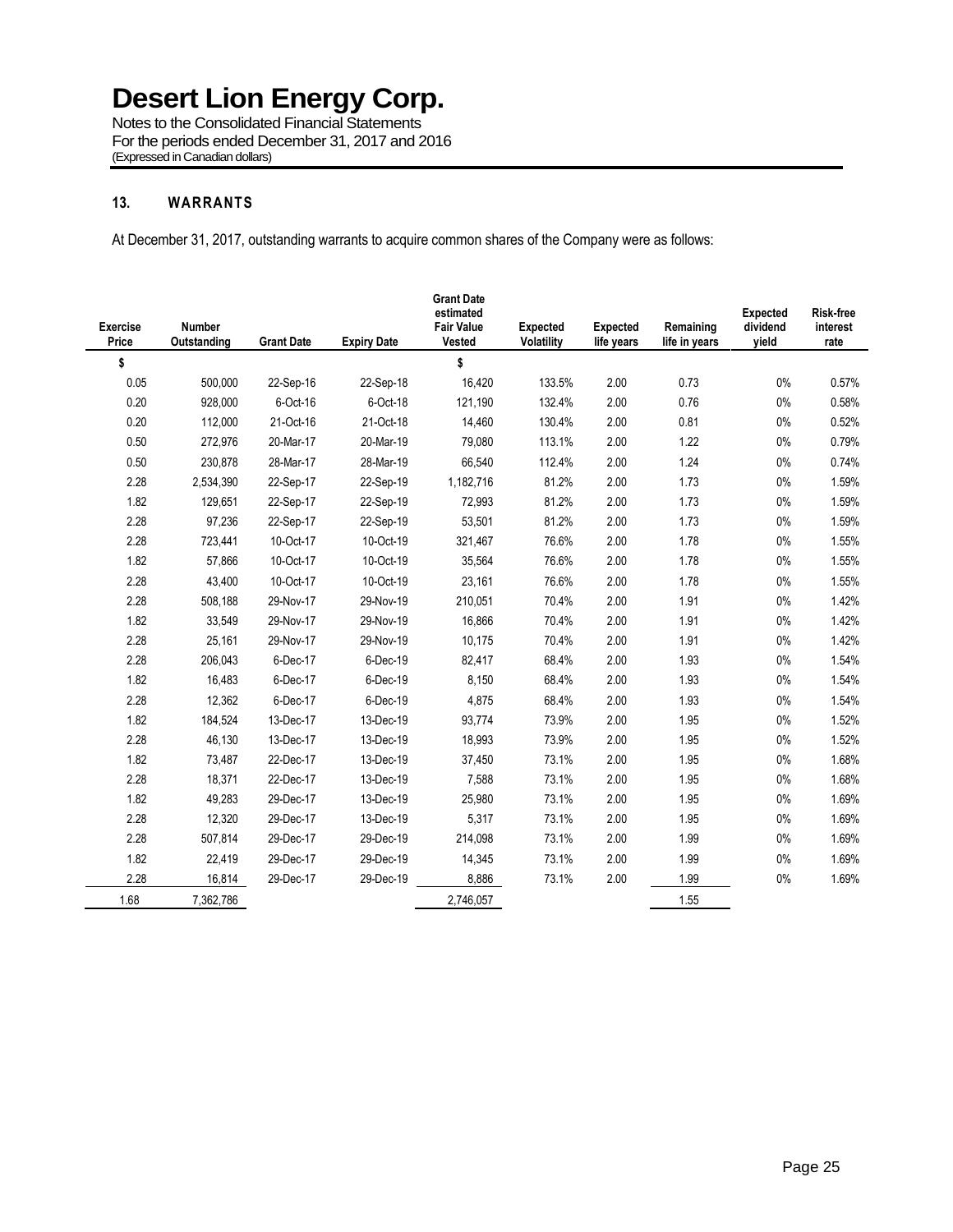Notes to the Consolidated Financial Statements For the periods ended December 31, 2017 and 2016 (Expressed in Canadian dollars)

### **13. WARRANTS (continued)**

**Number of warrants Weighted average exercise price Grant date fair value** Balance as of June 17, 2016 **5** 5 Granted, broker warrants 1,540,000 0.15 152,070 Balance as of December 31, 2016 1,540,000 0.15 152,070 Granted, broker warrants 1,342,910 1.45 583,236 Granted, private placement 4,479,876 2.28 2,010,751 Balance as of December 31, 2017 7,362,786 \$ 1.68 \$ 2,746,057

Warrant transactions during the periods ended December 31, 2017 and 2016 were as follows:

### **14. OPTIONS**

The Company has a stock option plan whereby it may grant options for the purchase of common shares to any director, consultant, employee or officer of the Company or its subsidiaries. The aggregate number of shares that may be issuable pursuant to options granted under the Company's stock option plan (the "Plan") will not exceed 10% of the issued common shares of the Company (the "Shares") at the date of grant. The options are non-transferable and non-assignable and may be granted for a term not exceeding five years. The exercise price of the options will be determined by the board at the time of grant, but in the event that the Shares are traded on the TSX Venture Exchange or any other stock exchange (the "Exchange"), may not be less than the closing price of the Shares on the Exchange on the trading date immediately preceding the date of grant, subject to all applicable regulatory requirements.

Information relating to share options outstanding as at December 31, 2017 and 2016 is as follows:

|                             | Number of<br>options | <b>Weighted average</b> | exercise price |
|-----------------------------|----------------------|-------------------------|----------------|
| Balance as of June 17, 2016 |                      | \$                      |                |
| Granted                     | 2,000,000            |                         | 0.20           |
| Balance, December 31, 2016  | 2,000,000            |                         | 0.20           |
| Granted                     | 1,300,000            |                         | 0.50           |
| Exercised                   | (86, 207)            |                         | 0.50           |
| Balance, December 31, 2017  | 3,213,793            | \$                      | 0.31           |

| <b>Date</b>      | <b>Options</b>             | <b>Options</b> | <b>Exercise</b> |  | <b>Grant date</b> | <b>Remaining life</b> |
|------------------|----------------------------|----------------|-----------------|--|-------------------|-----------------------|
| of expiry        | exercisable<br>outstanding |                | price           |  | fair value vested | in years              |
| October 25, 2021 | 2,000,000                  | 2,000,000      | \$0.20          |  | 298,900           | 3.82                  |
| March 31, 2022   | 325,000                    | 325,000        | \$0.50          |  | 149.100           | 4.25                  |
| June 21, 2022    | 888.793                    | 888.793        | \$0.50          |  | 333.720           | 4.47                  |
|                  | 3,213,793                  | 3,213,793      |                 |  | 781.720           | 4.04                  |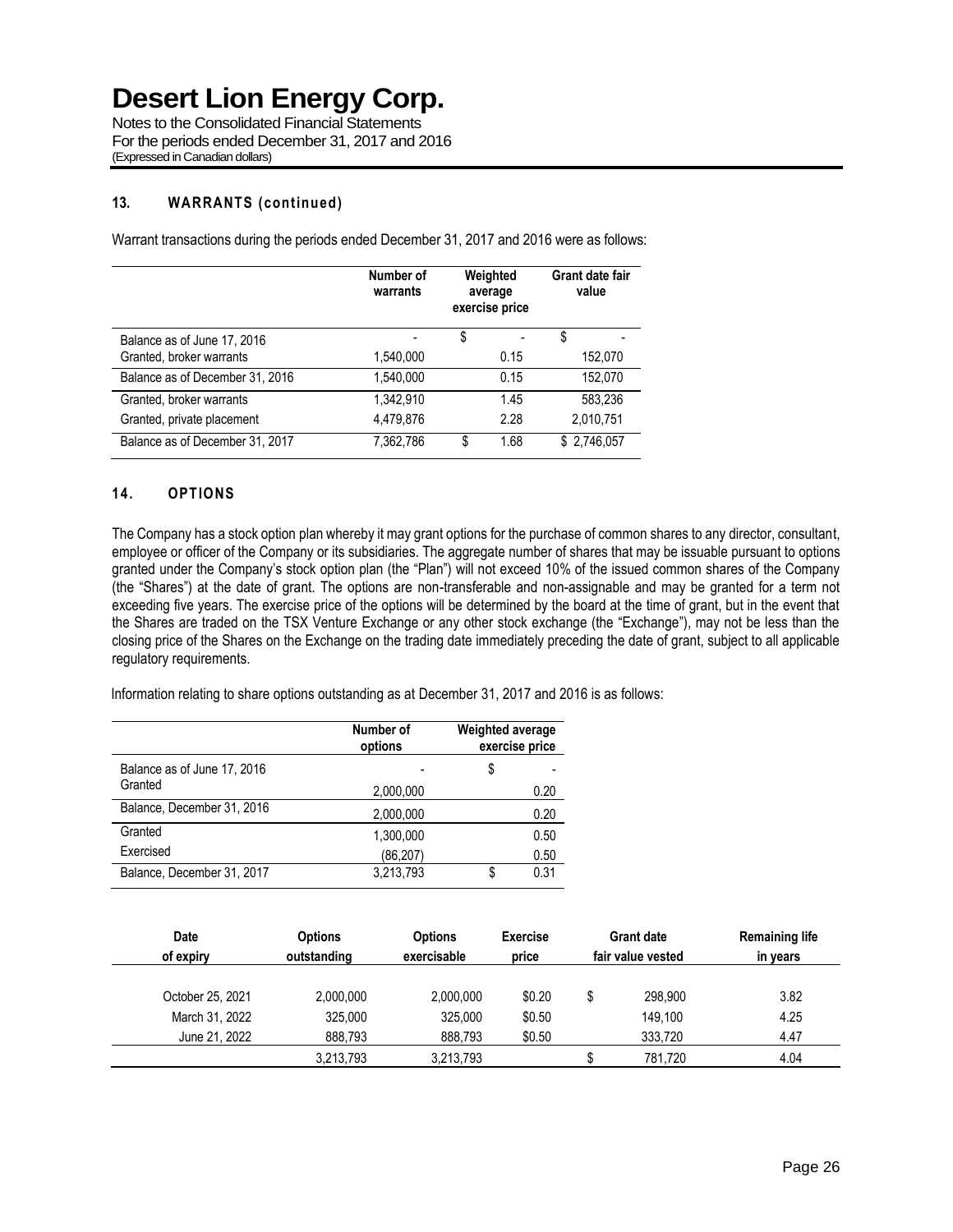Notes to the Consolidated Financial Statements For the periods ended December 31, 2017 and 2016 (Expressed in Canadian dollars)

## **14. OPTIONS (continued)**

On October 25, 2016, the Company granted 2,000,000 options to directors, officers and consultants of the Company with exercise prices of \$0.20 per common share. The fair market value of the options was determined to be \$298,900 using the Black Scholes option pricing model based on the following assumptions: risk-free rate of 0.66%, expected volatility of 101.4%, based on the weighted average volatility of comparable companies, an estimated life of 5 years and an expected dividend yield of 0%.

On March 31, 2017, the Company granted 325,000 options to officers and consultants of the Company with exercise prices of \$0.50 per common share. The fair market value of the options was estimated to be \$149,100 using the Black Scholes option pricing model based on the following assumptions: risk-free rate of 1.10%, expected volatility of 100%, based on the weighted average volatility of comparable companies, an estimated life of 5 years and an expected dividend yield of 0%.

On June 21, 2017, the Company granted 975,000 options to directors of the Company with exercise prices of \$0.50 per common share. The fair market value of the options was estimated to be \$369,071 using the Black Scholes option pricing model based on the following assumptions: risk-free rate of 1.13%, expected volatility of 119%, based on the weighted average volatility of comparable companies, an estimated life of 5 years and an expected dividend yield of 0%.

On September 1, 2017, 86,207 options were exercised at \$0.50 per share for cash proceeds of \$43,104.

### **15. LOSS PER SHARE**

Basic loss per share is calculated by dividing the loss for the period by the weighted average number of common shares outstanding for the periods ended December 31, 2017 and 2016.

The basic and diluted loss per share excludes options exercisable for 3,213,793 common shares (2016 - 2,000,000) of the Company at a weighted average exercise price of \$0.31 (2016 - \$0.20) and warrants exercisable for 7,362,786 common shares (2016 – 1,540,000) of the Company at a weighted average exercise price of \$1.68 (2016 - \$0.15) as these are anti-dilutive during the periods ended December 31, 2017 and 2016.

### **16. FINANCIAL RISK MANAGEMENT OBJECTIVES AND POLICIES**

The Company's financial instruments comprise cash and cash equivalents, restricted cash, amounts receivable, funds in escrow, trade payables and accrued liabilities, subscription receipts, offtake prepayment liability, option liability and loans payable. The main purpose of these financial instruments is to raise finance to fund operations.

The Company's risk exposures and the impact on the Company's consolidated financial instruments are summarized below:

### **Credit risk**

Credit risk arises when a failure by counterparties to discharge their obligations could reduce the amount of future cash inflows from financial assets. With respect to credit risk arising from financial assets of the Company, which comprise cash and minimal receivables, the Company's exposure to credit risk arises from default of counterparties, with a maximum exposure equal to the carrying amount of these instruments. Cash and cash equivalents are held with high credit quality financial institutions except for approximately \$2.6 million which is held in a legal trust account by a director of the Company. All amounts held in the trust was received subsequent to December 31, 2017. Management believes that the credit risk concentration with respect to these financial instruments is remote.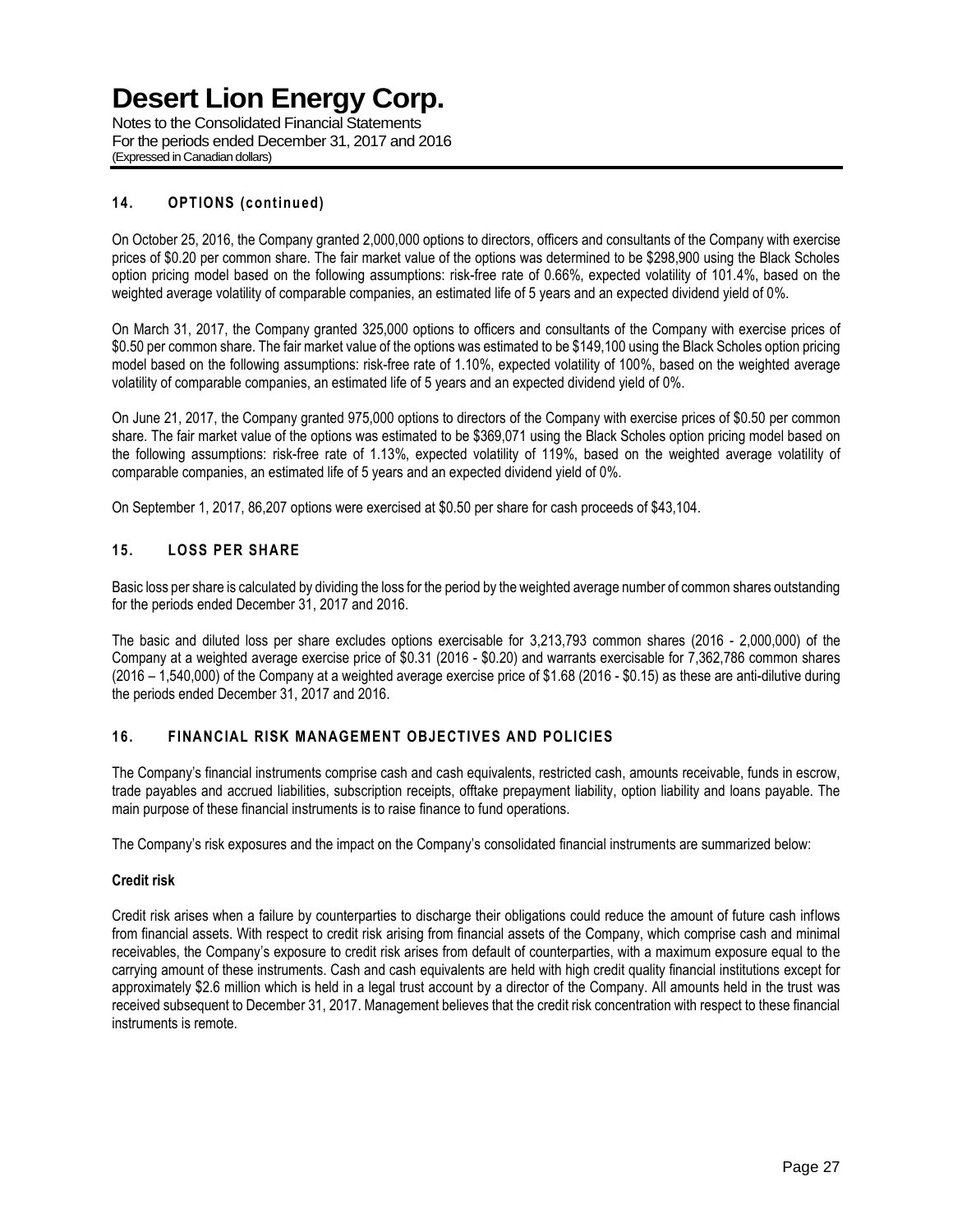Notes to the Consolidated Financial Statements For the periods ended December 31, 2017 and 2016 (Expressed in Canadian dollars)

### **16. FINANCIAL RISK MANAGEMENT OBJECTIVES AND POLICIES (continued)**

### **Liquidity risk**

The Company's approach to managing liquidity risk is to ensure that it will have sufficient liquidity to meet liabilities when due. As at December 31, 2017 and 2016, the Company had a cash and cash equivalent balance of \$6,553,667 (2016 - \$167,890) to settle current liabilities of \$19,586,941 (2016 - \$400,535). Most of the Company's financial liabilities have maturities of less than 30 days and are subject to normal trade terms. As at December 31, 2017 and 2016, the Company had accounts payable and accrued liabilities of \$2,966,231 (2016 - \$311,926). Subsequent to December 31, 2017, the Company converted \$9,830,197 subscription receipts into shares and warrants of the Company.

### **Market risk**

Market risk is the risk that changes in market prices, such as interest rates, foreign exchange rates and equity prices will affect the Company's income or the value of its holdings of financial instruments.

#### (a) Interest rate risk

The Company has cash and cash equivalent balances as at December 31, 2017 and 2016. The Company considers interest rate risk to be minimal as cash is held on deposit at major financial institutions in accounts bearing nominal or no interest.

(b) Foreign currency risk

Currency risk exposures arise from transactions denominated in a foreign currency. Fluctuations in exchange rates may have a significant effect on the cash flows of the Company. Future changes in exchange rates could materially affect the Company's results in either a positive or negative direction.

The Company's currency risk arises primarily with respect to the Namibian dollar (NAD) and South African Rand (ZAR) which are equivalent. In addition, the Company has transactions in Australian dollars (AUD), British Pounds (GBP), and the U.S. dollars (USD). The Company has not hedged its exposure to currency fluctuations. As at December 31, 2017 and 2016, the Company is exposed to currency risk through the following assets and liabilities denominated in various currencies:

| December 31, 2017            |    | <b>CAD</b>  | <b>USD</b>      | <b>GBP</b> |    | <b>ZAR</b> |  |            |
|------------------------------|----|-------------|-----------------|------------|----|------------|--|------------|
| Cash at banks                | S  | 4,286,200   | \$<br>1,422,420 | \$         | S  | 4,758,501  |  |            |
| Restricted cash              |    | 9,830,197   |                 |            |    |            |  |            |
| Accounts receivable          |    | 163,227     |                 |            |    | 6,103,722  |  |            |
| Trade and other payables     |    |             | (5,000)         | (419)      |    | 3,186      |  |            |
| Subscription receipts        |    | (9,830,197) |                 |            |    |            |  |            |
| Offtake prepayment liability |    |             | 4,500,000       |            |    |            |  |            |
|                              | \$ | 4,449,427   | \$<br>5,917,420 | (419)      | \$ | 10,865,409 |  |            |
| December 31, 2016            |    | <b>CAD</b>  | <b>USD</b>      | <b>AUD</b> |    | <b>GBP</b> |  | <b>ZAR</b> |
| Cash at banks                | \$ | 167,557     | \$<br>330       | \$         | \$ |            |  |            |
| Funds in escrow              |    |             | 1,600,000       |            |    |            |  |            |
| Accounts receivable          |    | 31,973      |                 |            |    |            |  |            |
| Trade and other payables     |    | (287, 344)  |                 | (5,500)    |    | (2,500)    |  | (72, 483)  |
|                              |    |             |                 |            |    |            |  |            |
| Loans payable                |    | (40, 263)   | (36,006)        |            |    |            |  |            |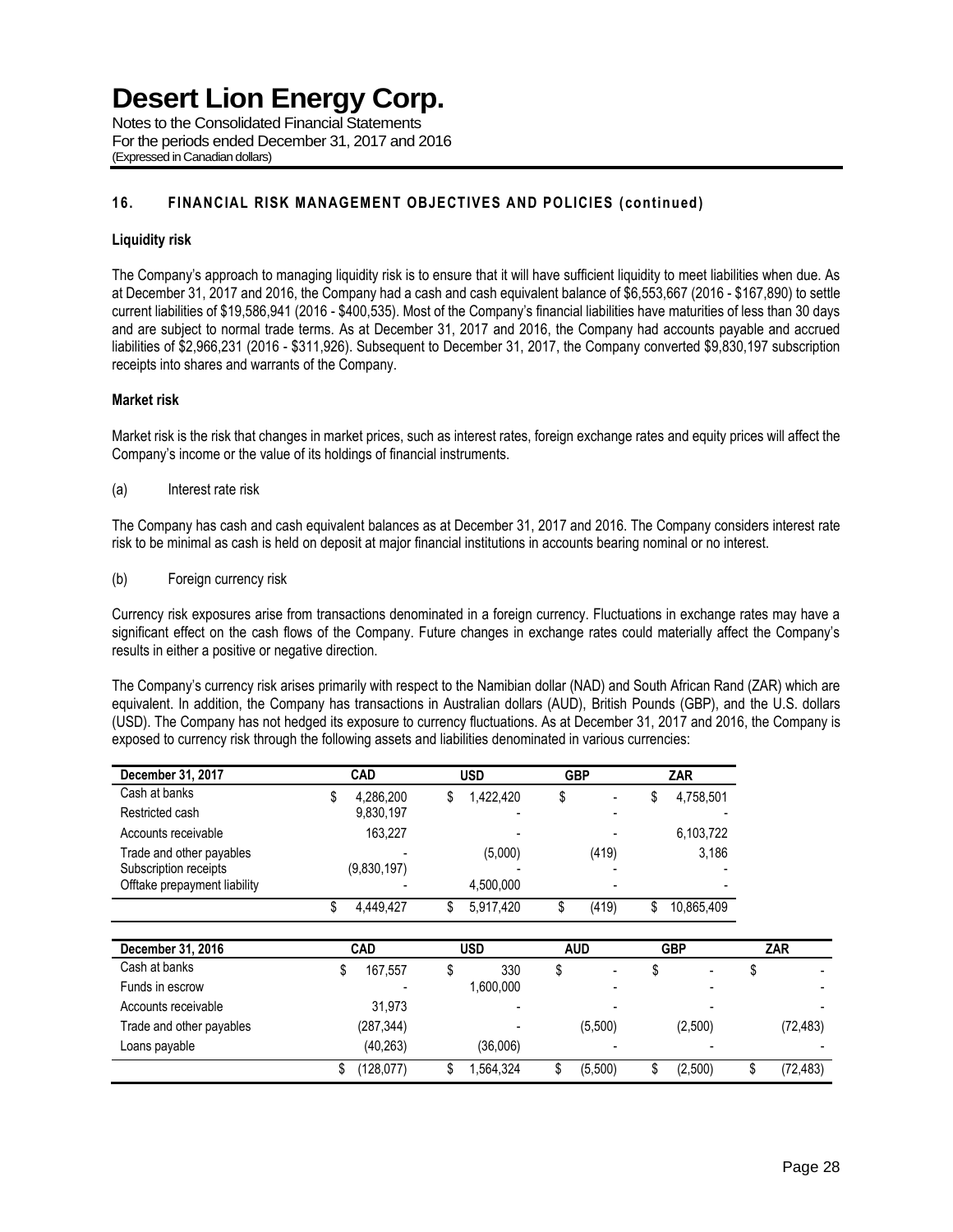Notes to the Consolidated Financial Statements For the periods ended December 31, 2017 and 2016 (Expressed in Canadian dollars)

### **16. FINANCIAL RISK MANAGEMENT OBJECTIVES AND POLICIES (continued)**

### **Market risk (continued)**

Based on the net exposures as at December 31, 2017, and assuming that all other variables remain constant, a \$0.01 depreciation or appreciation of the Canadian dollar against the above noted currencies would result in a change in the Company's net loss of approximately \$660,800.

### (c) Commodity price risk

The Company is exposed to price risk with respect to commodity prices. The Company closely monitors commodity prices to determine the appropriate course of action to be taken by the Company. The Company's future operations will be significantly affected by changes in the market prices for commodities. Commodity prices fluctuate on a daily basis and are affected by numerous factors beyond the Company's control. The supply and demand for commodities, the level of interest rates, the rate of inflation, and stability of exchange rates can all cause significant fluctuations in commodity prices. Such external economic factors may in turn be influenced by changes in international investment patterns, monetary systems and political developments. As the Company is not in production, its exposure to commodity price risk is reduced.

### **Capital management**

The Company considers its capital structure to include equity, comprising issued share capital plus warrants, options and deficit with a balance of \$6,078,036 (2016 – 2,263,341) as at December 31, 2017 and 2016. The policy of the Company is to maintain a capital base to ensure it is able to sustain the future development of the Company's business objectives. The Company manages its capital through the issuance of shares as well as prudently managing expenditures relating to acquisition, exploration and development of resource properties.

### **17. FINANCIAL INSTUMENTS**

The fair values of financial assets and liabilities, together with the carrying amounts shown in the consolidated statement of financial position, are as follows:

|                                        | <b>Financial instrument</b>      |                 |               |                |               |
|----------------------------------------|----------------------------------|-----------------|---------------|----------------|---------------|
|                                        | classification                   | Carrying amount |               | Fair value     |               |
|                                        |                                  | 2017            | 2016          | 2017           | 2016          |
| Financial assets:                      |                                  |                 |               |                |               |
| Cash and cash equivalents              | Loans and receivables            | \$6,553,667     | 167,890<br>\$ | \$6,553,667    | 167,890<br>\$ |
| Restricted cash                        | Loans and receivables            | 9,830,197       |               | 9,830,197      |               |
| Amounts receivable                     | Loans and receivables            | 782,817         | 31.973        | 782,817        | 31,973        |
| Funds in escrow                        | Loans and receivables            | ۰               | 2.148.320     | $\blacksquare$ | 2,148,320     |
| Financial liabilities:                 |                                  |                 |               |                |               |
| Trade payables and accrued liabilities | Amortized cost                   | 2,966,231       | 311.926       | 2,966,231      | 311,926       |
| Subscription receipts                  | Amortized cost                   | 9,830,197       | -             | 9,830,197      |               |
| Offtake prepayment liability           | Amortized cost                   | 5,021,513       | -             | 5,021,513      |               |
| Option liability                       | Fair value through profit (loss) | 1,769,000       |               | 1,769,000      |               |
| Loans payable                          | Amortized cost                   |                 | 88.609        |                | 88.609        |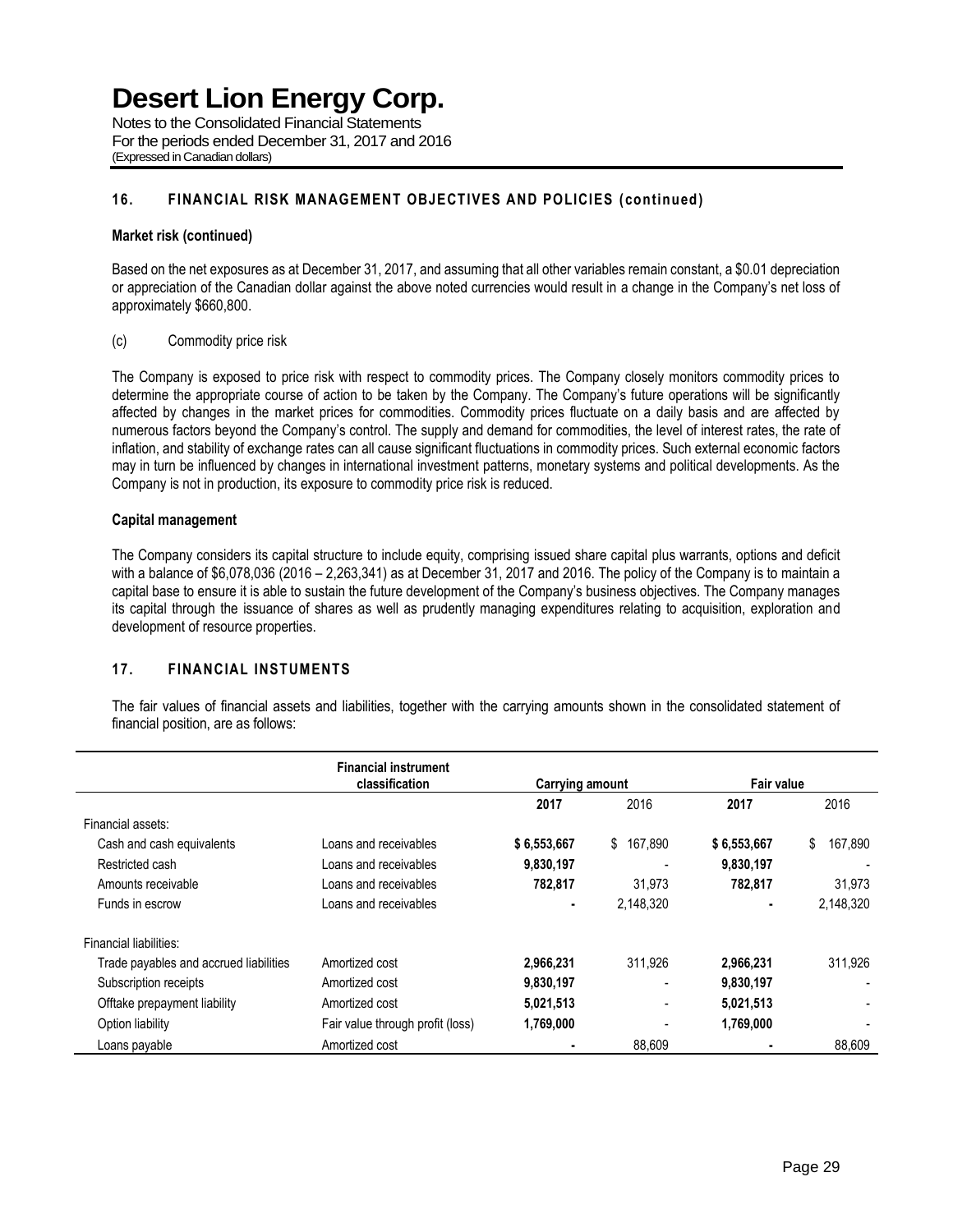Notes to the Consolidated Financial Statements For the periods ended December 31, 2017 and 2016 (Expressed in Canadian dollars)

### **17. FINANCIAL INSTUMENTS (continued)**

The fair value of short-term financial instruments approximates their carrying value due to the relatively short period of time to maturity. These include cash and cash equivalents, restricted cash, amounts receivable, trade payables and accrued liabilities, subscription receipts, current portion of offtake prepayment liability and loans payable.

### **18. RELATED PARTY DISCLOSURES**

### **Key management personnel compensation**

In addition to their contracted fees, directors and officers also participate in the Company's share option program. Certain executive officers are subject to a mutual termination notices of three months. Key management personnel compensation comprised:

|                                    |  | Period ended<br>December 31, 2016 |   |         |
|------------------------------------|--|-----------------------------------|---|---------|
| Directors & officers' compensation |  | 1.125.996                         | S | 82,306  |
| Share-based payments               |  | 767.435                           |   | 225,547 |
|                                    |  | 1,893,431                         |   | 307,853 |

See also Notes 11, 12 and 19.

### **19. COMMITMENTS AND CONTINGENCIES**

#### **Management commitments**

The Company is party to certain management contracts. These contracts require payments of approximately \$1,675,000 to the officers of the Company upon the occurrence of a change in control of the Company, as such term is defined in each officers' respective consulting agreement. The Company is also committed to payments upon termination of approximately \$343,000 pursuant to the terms of these contracts. As a triggering event has not taken place, these amounts have not been recorded in these consolidated financial statements. The Company has also granted one time bonuses amounting to \$376,875 payable after the first shipment of product which is expected to be made in April 2018. The full amount of the bonus payments have been accrued in the consolidated financial statements as at December 31, 2017.

### **Environmental**

The Company's exploration and evaluation activities are subject to laws and regulations governing the protection of the environment. These laws and regulations are continually changing and generally becoming more restrictive. The Company believes its activities are materially in compliance with all applicable laws and regulations. The Company has made, and expects to make in the future, expenditures to comply with such laws and regulations.

### **Contractor Commitments**

The Company engaged third party contractors for its mining operations. The estimated cost to terminate the agreements unilaterally before the terms expire is approximately \$1.5 million.

### **Royalties**

The Company's products are subject to a royalty rate of 2% payable to the Namibian government.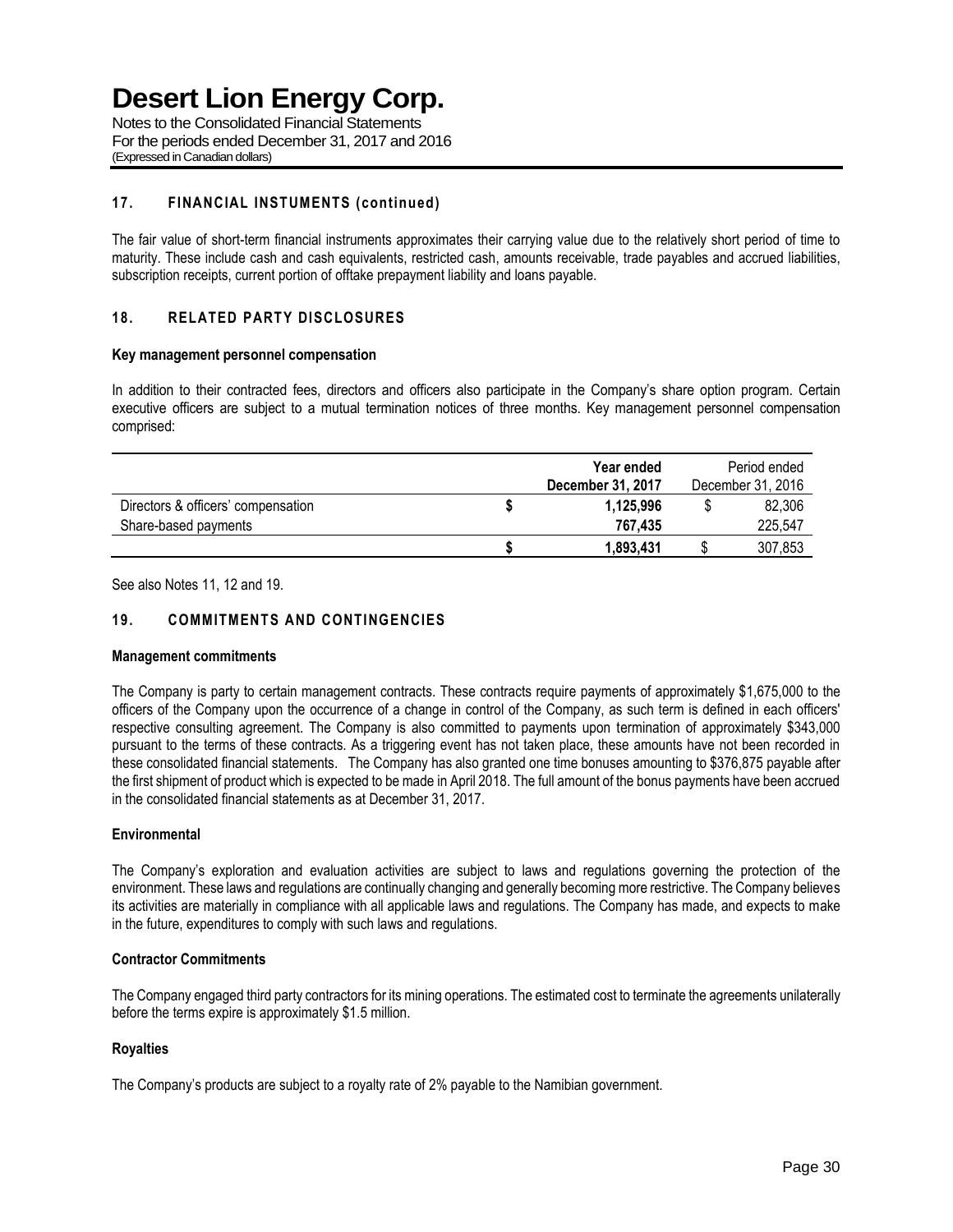Notes to the Consolidated Financial Statements For the periods ended December 31, 2017 and 2016 (Expressed in Canadian dollars)

### **20. SUBSEQUENT EVENTS**

### *Listing on the TSX Venture Exchange*

On February 22, 2018, Desert Lion Energy Corp. completed its "reverse take-over" transaction, pursuant to an amalgamation agreement dated October 12, 2017 with Camex. On closing of the business combination, Desert Lion became a listed company trading on the TSX Venture Exchange trading under the name of Desert Lion Energy Inc., symbol "DLI". Trading of the shares commenced on February 26, 2018. Refer to the management information circular filed on [www.sedar.com](http://www.sedar.com/) on February 23, 2018.

Prior to the closing of the transaction, Camex consolidated its common shares on the basis of one post-consolidation common share for each 12.0258 existing common shares and changed its name to "Desert Lion Energy Inc." (the Consolidation").

The transaction was completed by way of a three-cornered amalgamation, pursuant to which 2590945 Ontario Inc., a wholly owned subsidiary of Camex, amalgamated with Desert Lion Energy Corp. to form a newly amalgamated company named Desert Lion Energy Corp.

Pursuant to the transaction, the Company acquired all of the outstanding common shares of Desert Lion Energy Corp. and issued to Desert Lion Energy Corp. shareholders one new share in exchange for each common share of Desert Lion Corp. held.

Upon completion of the transaction, including the conversion of the \$9,830,197 Subscription Receipts (shown as "restricted cash" in the Consolidated Statement of Financial Position) as at December 31, 2017 and the Consolidation, the Company had 46,306,497 common shares issued and outstanding, with approximately 96.4% held by former Desert Lion shareholders and approximately 3.6% held by former Camex shareholders, on an undiluted basis. The Subscription Receipts were issued pursuant to a subscription receipt agreement (the "Subscription Receipt Agreement") entered among Desert Lion, Haywood Securities Inc. and Computershare Trust Company of Canada. Upon closing of the transaction, each Subscription Receipt automatically converted without any further consideration or action by the holder thereof into one Desert Lion Share and one-quarter of one common share purchase warrant of Desert Lion (each whole warrant, a "SR Warrant"). Each SR Warrant will be exercisable to acquire one Desert Lion Share at a price of \$2.28 for a period ending December 13, 2019.

### *Acquisition of Additional EPLs*

On March 13, 2018, the Company announced that it has entered definitive transfer agreements for the acquisition of Exclusive Prospecting License 5555 and 5718 (the "Proposed Transaction"), both located adjacent to its existing Exclusive Prospecting Licenses ("EPL") 5439, where the historic Rubicon and Helikon lithium mines are located. EPL 5718 covers an area of 200km<sup>2</sup> and is located immediately adjacent to and south of Desert Lion's existing EPL 5439 and contains known lithium – cesium – tantalum  $("LCT")$  type pegmatite occurrences. EPL 5555 covers an area of 553 $km^2$  and is located adjacent and immediately west of EPL 5439, and also is believed to contain multiple LCT type pegmatite occurrences and workings.

Desert Lion has agreed to pay an aggregate consideration of approximately \$180,000 for each of EPL 5555 and EPL 5718, of which \$30,000 was paid in cash on execution of the respective transfer agreements. An additional cash payment of approximately \$100,000 will be paid on closing and Desert Lion will issue the respective vendors, in aggregate, a number of common shares of Desert Lion equal to \$50,000 at a price per share equal to the closing price of Desert Lion's common shares on the TSX Venture Exchange on the day immediately prior to closing.

Closing of the Proposed Transaction is subject to receipt of approval of the transfer of the EPLs to Desert Lion by the Namibian Ministry of Mines and Energy as well as any required regulatory approvals, including the TSX Venture Exchange.